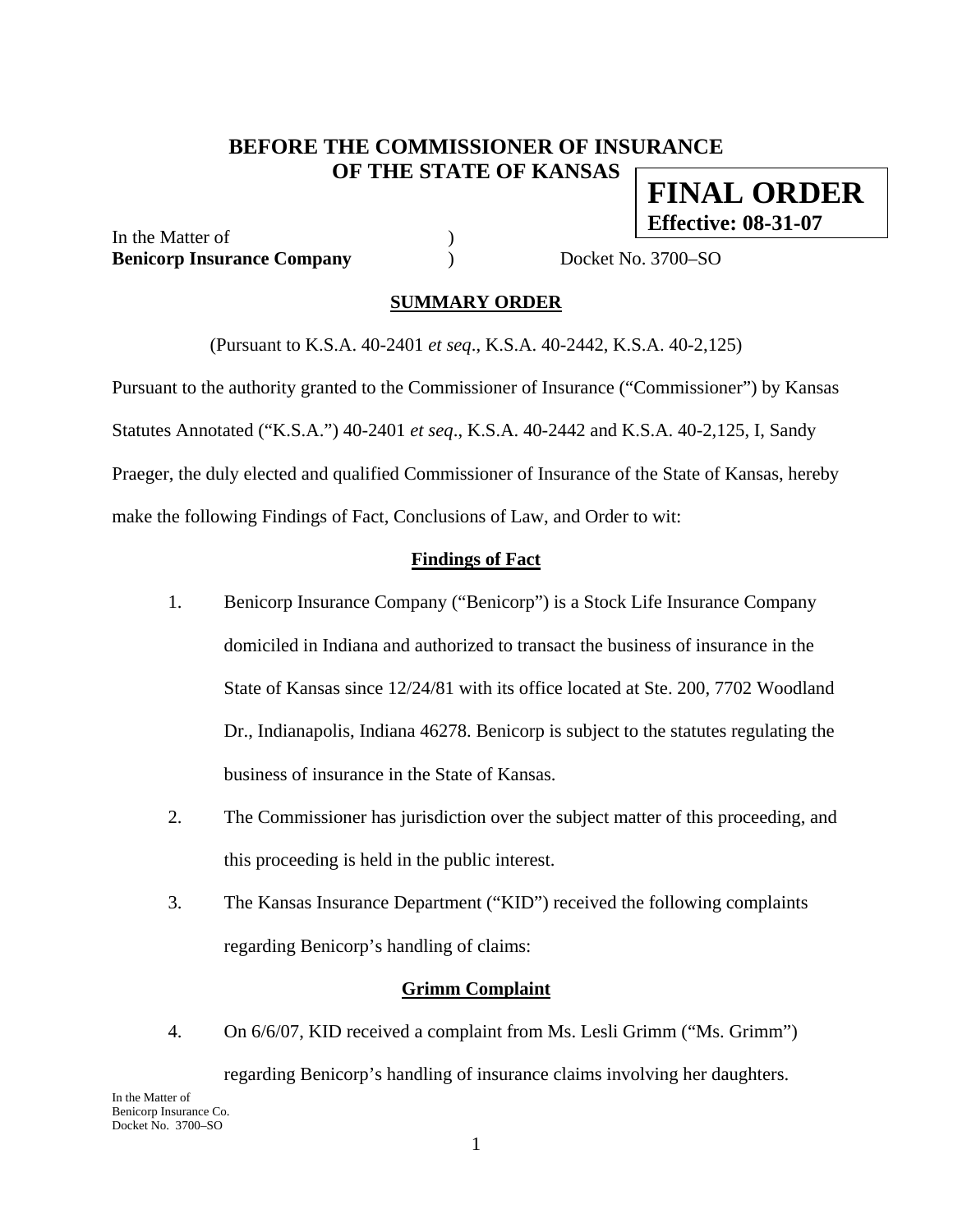- 5. Ms. Grimm's complaint indicates one daughter ("HG") had tonsil/sinus surgery in November 2006. Benicorp records indicate the date of service as 11/20/06.
- 6. Benicorp records indicate claim number 20061127-1632 was received by Benicorp on 11/27/06; claim number 20061208-868 was received on 12/08/06; claim number 20061211-883 was received on 12/11/06; claim number 20061214- 855 was received on 12/14/06; and claim number 20070104-11871 was received on 1/04/07.
- 7. Ms. Grimm's complaint indicates the claims submitted to Benicorp were not paid and Ms. Grimm contacted Benicorp "at least monthly" since February 2007 and was told each time the payment would be made.
- 8. In addition, according to the complaint, Ms. Grimm's other daughter ("JG") required an emergency room visit in February 2007.
- 9. Ms. Grimm's complaint indicates she contacted Benicorp regarding claims submitted regarding JG's visit and was again told payment would be made. Ms. Grimm's complaint indicates payments were not made as indicated by Benicorp.
- 10. On 7/6/07, Benicorp Representative Patty Kingston ("Ms. Kingston") wrote KID Representative Kelly Welch ("Ms. Welch") and indicated payment had been made with regard to claims submitted on HG and the claims for JG had been processed and when the claims were paid, an Explanation of Benefits statement would be forwarded to KID.
- 11. To date payment has not been received on the Grimm's claims.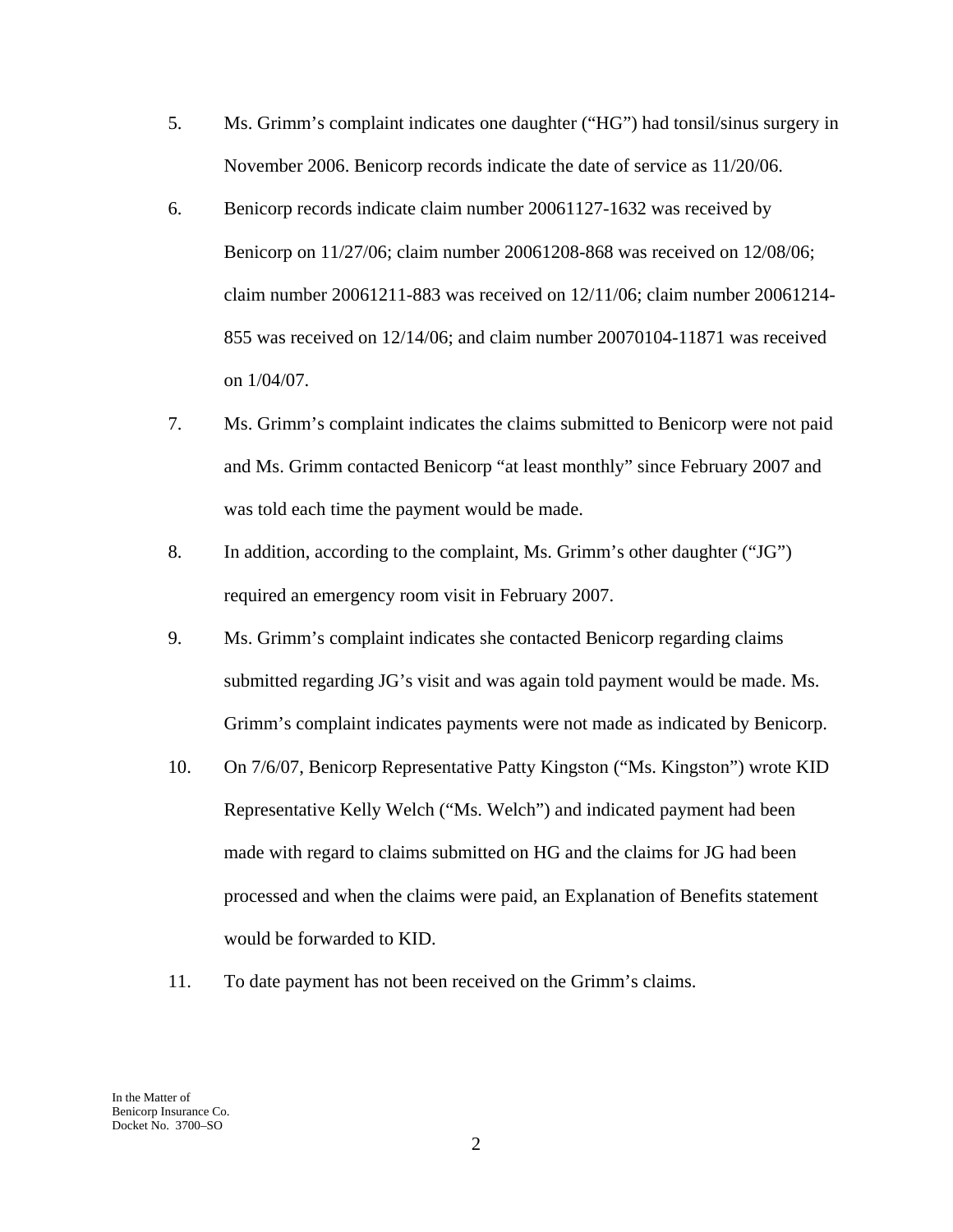### **Echols Complaint**

- 12. On 6/11/07, KID received a complaint from Ms. Lisa Echols ("Ms. Echols") on behalf of a patient ("RT") regarding Benicorp's "failure to pay promptly."
- 13. Benicorp records indicate RT received service on 2/15/07.
- 14. Ms. Kingston wrote Ms. Welch on 7/10/07 and indicated the claims had been processed and "when the claim(s) is paid, we will send copies of the Explanation of Benefits Statement. We will calculate any late payment interest due and remit to the provider under separate cover as soon as possible."
- 15. To date, payment has not been received on the submitted claim.

#### **Ramsey Complaint**

- 16. On 6/6/07, KID received a complaint from Ms. Lynna Ramsey ("Ms. Ramsey") on behalf of a patient ("DI") regarding Benicorp's handling of DI's claims.
- 17. Ms. Ramsey's complaint indicates DI received services on 4/19/06; 4/20/06; 4/24/06; and 4/27/06 for which claims were submitted to Benicorp.
- 18. On 10/16/06, Ms. Ramsey contacted Benicorp and spoke with Mr. David Morrison ("Mr. Morrison") who stated, "they [Benicorp] would render payment in 48 hours."
- 19. On 10/24/06, Ms. Ramsey contacted Benicorp and left a message with "John" to inform him payment still had not been received as indicated by Mr. Morrison.
- 20. On 10/25/06, Ms. Ramsey contacted Benicorp and spoke with Mr. Morrison who stated Benicorp would "send out payment the next day and that it would be 10 days until we would receive payment."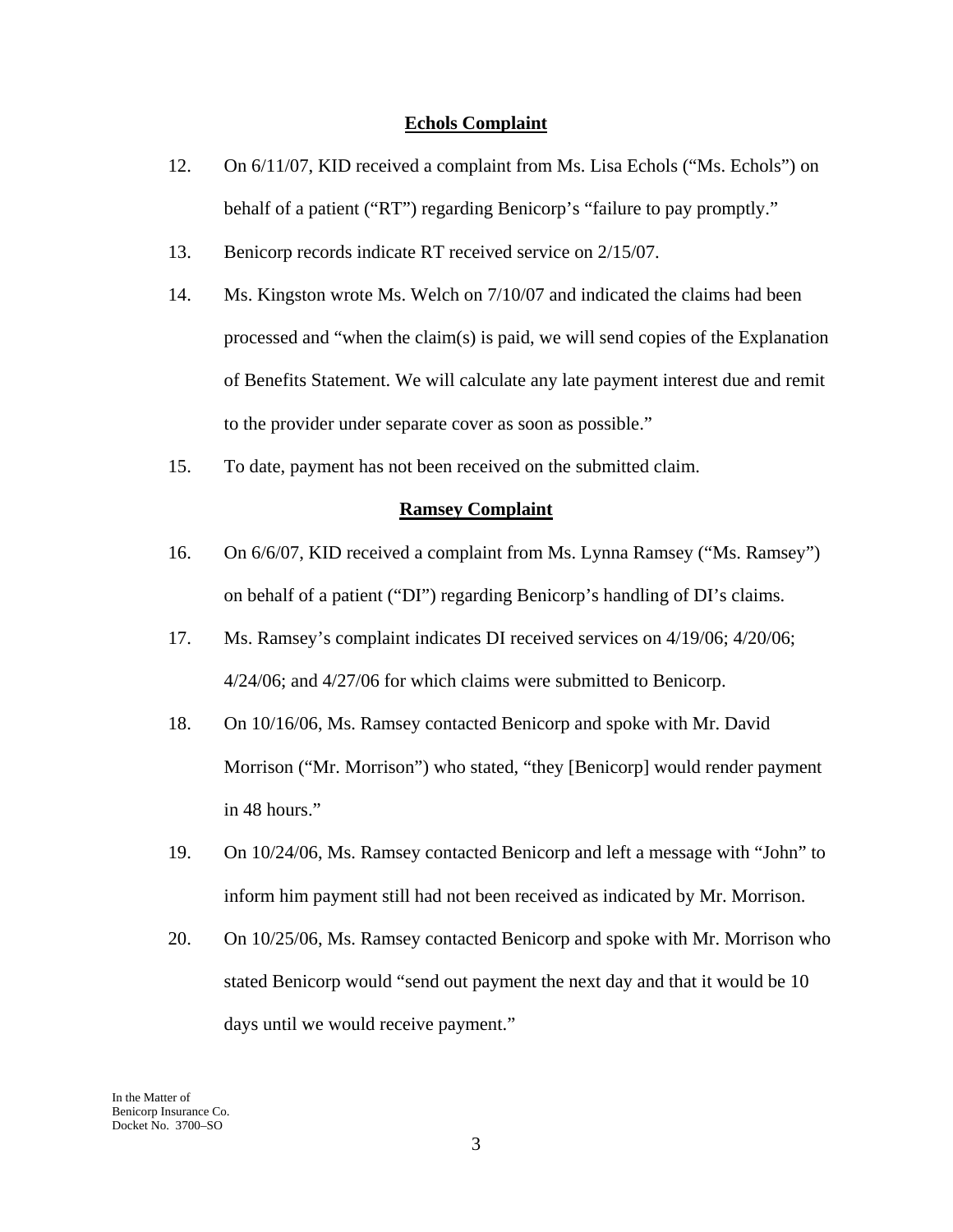- 21. On 11/9/06, Ms. Ramsey contacted Benicorp, spoke with Mr. Morrison, and inquired as to when payment would be made. Mr. Morrison stated, "those dates of service were paid and were sent  $11/6/06$ ."
- 22. On 11/14/06, Ms. Ramsey contacted Benicorp and spoke with Mr. Jake Lewis ("Mr. Lewis") who stated all dates of service had been paid and a check had been sent.
- 23. Benicorp records indicate three payment checks were issued on 11/20/06 and a final check was issued on 1/8/07 for DI's claims.

### **Elznic Complaint**

- 24. On 6/12/07, KID received a complaint from Mr. Robert D. Elznic ("Mr. Elznic") regarding Benicorp's handling of claims submitted.
- 25. Mr. Elznic's complaint indicates he received service on 7/21/06 from Regional Medical Laboratory in Tulsa, Oklahoma.
- 26. According to the complaint, a check was originally to be mailed from Benicorp on 3/27/07 in the amount of \$67.39 to "cover 100% in PPO network."
- 27. Mr. Elznic's complaint states he was given a check number (#480906) which was allegedly issued in March.
- 28. On 6/5/07, Mr. Elznic spoke with Bridgett at Benicorp who indicated a check had not been sent.
- 29. On 6/12/07, Mr. Elznic contacted Benicorp regarding the Regional Medical Laboratory claim and was told the claim was still processing.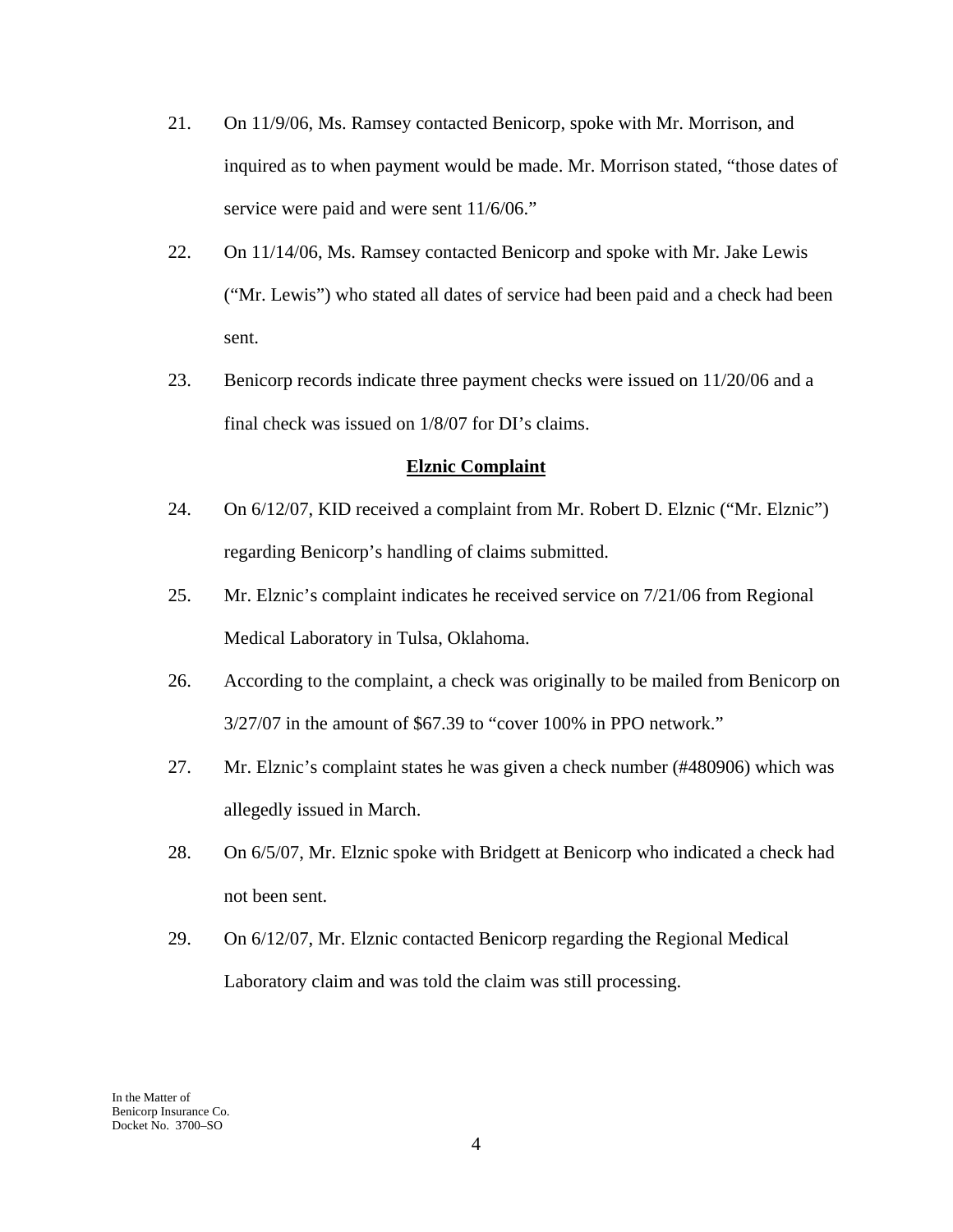- 30. Mr. Elznic's complaint indicates he has paid \$2560.55 out of pocket to Coffeyville Regional Medical Center (CRMC) and Dr. Donald C. White's office and as of 6/12/07 had a \$1,030.00 balance due to various providers.
- 31. Mr. Elznic's complaint indicates his last medical procedure was in December of 2006.
- 32. On 7/10/07, Ms. Kingston responded to an inquiry from Ms. Welch and stated, "The following claim(s) have been processed by Benicorp...When the claim(s) is paid, we will send copies of the Explanation of Benefits Statement."
- 33. To date, payment has not been received on Mr. Elznic's claims.

#### **Bartlett Complaint**

- 34. On 6/15/07, KID received a complaint from Ms. Cari Bartlett ("Ms. Bartlett") on behalf of the Wichita Ear Clinic ("Ear Clinic") indicating the Ear Clinic had experienced difficulty receiving payments on claims.
- 35. One patient, ("KB"), received service at the Ear Clinic on 2/23/07 and 3/27/07.
- 36. On 4/9/07, Benicorp denied the claims stating Ms. Bartlett needed to re-submit to a PPO for re-pricing.
- 37. On 4/10/07, Ms. Bartlett contacted Benicorp and spoke with Vicki, who stated the claim had been processed and she would send it for payment.
- 38. On 5/2/07, Ms. Bartlett contacted Benicorp and spoke with Victor who stated the 2/23/07 claim was processed on 4/11/07 and was "set to pay" but no check had been issued.
- 39. On 5/25/07, Ms. Bartlett spoke with Jenny who stated the claims should be sent to WPPA, Inc. ("WPPA") for repricing and that Benicorp "did not have them."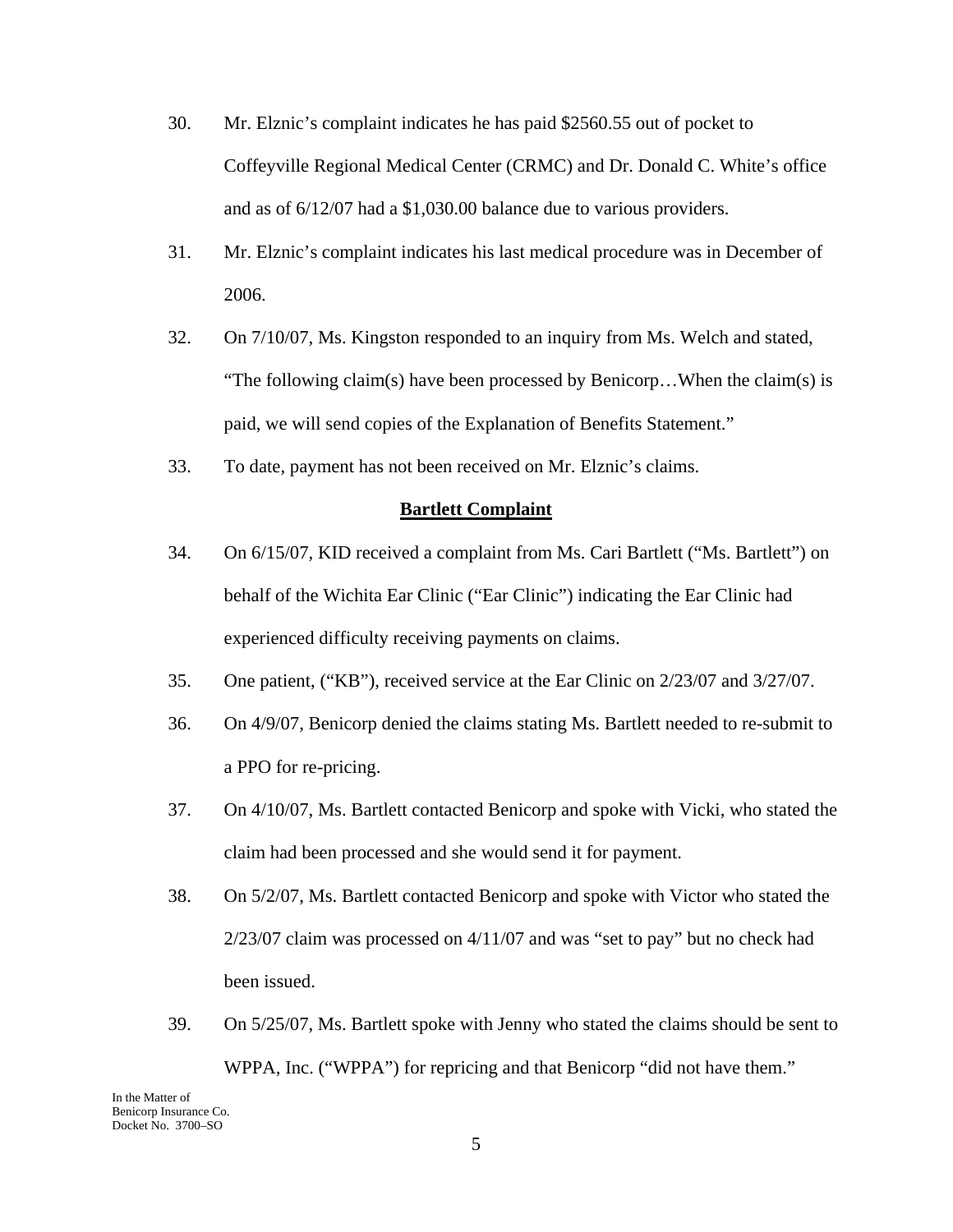- 40. On 6/14/07, Ms. Bartlett contacted WPPA and spoke with Melissa. Melissa stated WPPA received the 2/23/07 claim on 3/26/07. WPPA repriced the claim and sent it to Benicorp on 3/30/07.
- 41. WPPA received the 3/27/07 claim on 4/19/07 for repricing and sent it to Benicorp on 4/25/07. The 3/27/07 claim was again sent to WPPA on 6/7/07, repriced on 6/7/07 and sent to Benicorp on 6/11/07.
- 42. On 6/14/07, Ms. Bartlett contacted Benicorp and spoke with Nash who stated both dates of service were paid on 6/13/07.
- 43. In addition to the above-stated claims, KB received service from the Ear Clinic on 7/26/06 and the Ear Clinic did not receive payment from Benicorp until 10/12/06.
- 44. On 7/12/07, Benicorp responded to an inquiry from Ms. Welch and stated the claims submitted for KB have been processed and "when the claim(s) is paid, we will send copies of the Explanation of Benefits Statement..."
- 45. To date, payment on KB's claims have not been received.
- 46. Ms. Bartlett's complaint also states another patient, ("KP") received service on 2/19/07.
- 47. On 4/11/07, the Ear Clinic received a letter from Benicorp stating the 2/19/07 claim was under review.
- 48. On 5/25/07, Ms. Bartlett contacted Benicorp to check the status of the 2/19/07 date of service. Ms. Bartlett was told the claim should have been sent to Beachstreet, not Benicorp and the 4/11/07 letter indicating the claim was in review was a system generated letter and the claim should be submitted to Beachstreet. Ms. Bartlett refiled the claim with Benicorp.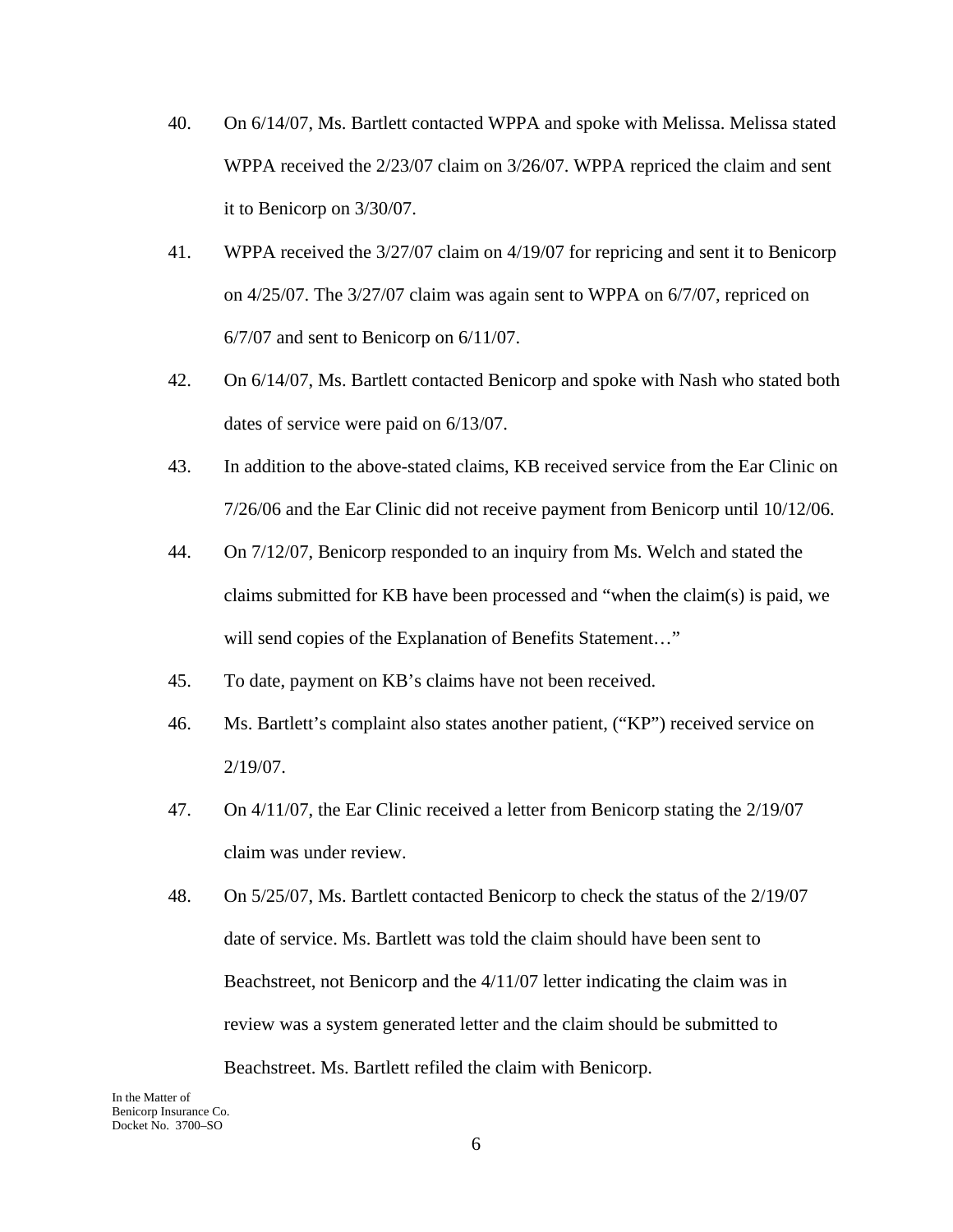- 49. On 6/14/07, Ms. Bartlett contacted WPPA to check the status of KP's claim. Ms. Bartlett was told WPPA received the claim on 3/5/07 and sent it back to Benicorp on 3/9/07. Ms. Bartlett contacted Benicorp to inquire about the status of the claim and was told the claim was still in process.
- 50. On 7/12/07, Benicorp responded to an inquiry from Ms. Welch and stated the claims submitted for KP have been processed and "when the claim(s) is paid, we will send copies of the Explanation of Benefits Statement..."
- 51. Finally, Ms. Bartlett stated two additional claims for KP, one on 10/30/06 was paid on 1/30/07 and another date of service 12/22/06 was paid on 3/16/07.

#### **Hampton Complaint**

- 52. On 6/19/07, KID received a complaint from Ms. Kendra Hampton ("Ms. Hampton") regarding Benicorp's handling of a claim for her son ("PH")
- 53. Ms. Hampton's complaint states in March 2007 she was informed that a claim for her son's pediatric visit on 12/19/06 had not been paid.
- 54. Ms. Hampton stated she contacted Benicorp and was told "a check would be mailed out."
- 55. Ms. Hampton received a bill from her doctor's office dated 5/6/07 stating the 12/19/06 claim had not been paid.
- 56. On 6/18/07, Ms. Hampton contacted her son's doctor's office to determine if the 12/19/06 claim had been paid. It was determined the claim had not been paid.
- 57. On 7/12/07, Benicorp responded to an inquiry from Ms. Welch and stated claims submitted from Ms. Hampton's son have been processed and, "When the claim(s) is paid, we will send copies of the Explanation of Benefits Statement."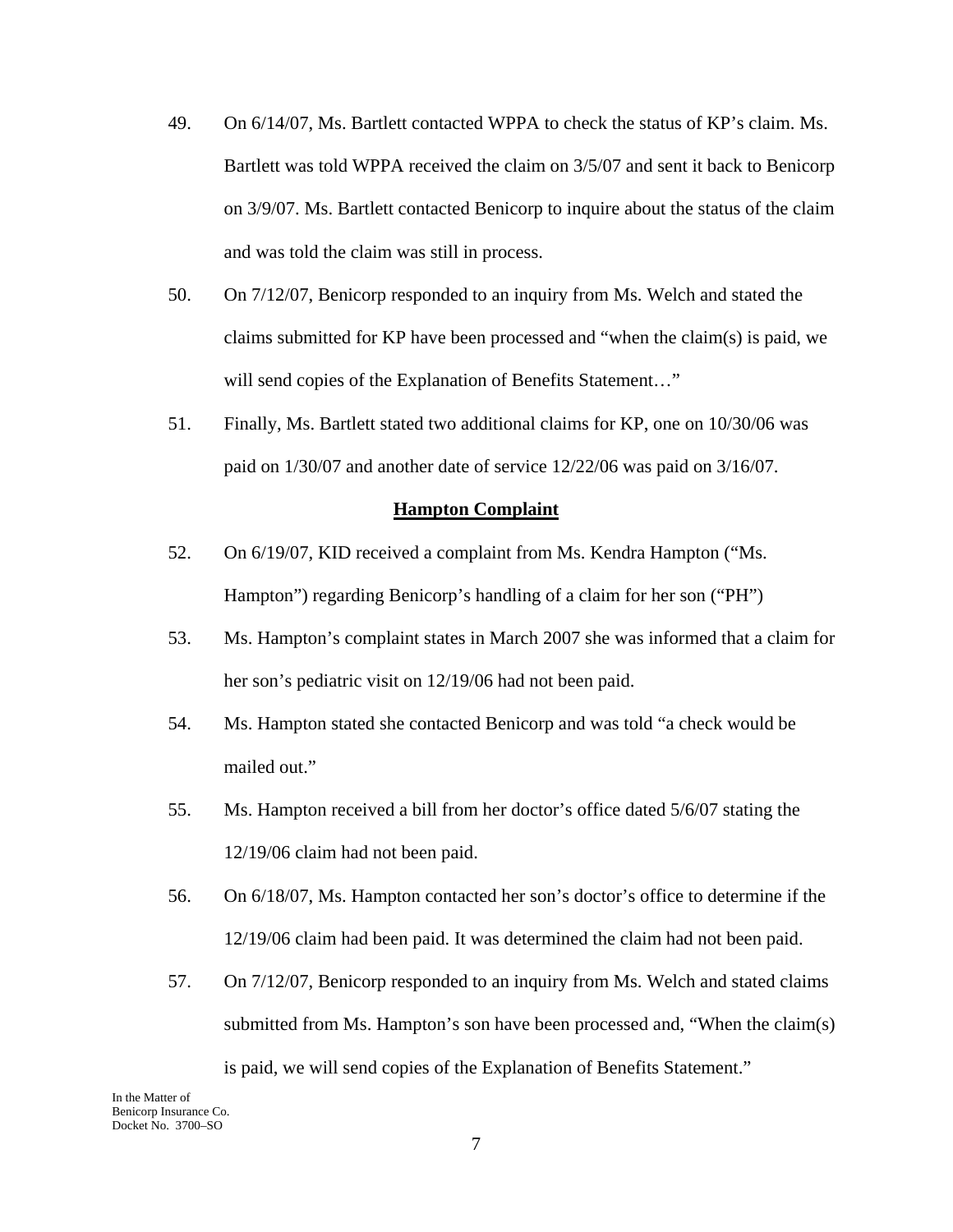58. To date, the claim submitted for Ms. Hampton's son have not been paid.

### **Russell Complaint**

- 59. On 6/21/07, KID received a complaint from Mr. Brad Russell ("Mr. Russell") regarding health insurance claims not being paid by Benicorp.
- 60. Mr. Russell's complaint indicates claims from 11/17/06; 12/6/06; 12/20/06; 1/5/07; 1/22/07; 2/2/07; 2/9/07; 2/15/07; 2/20/07; 3/2/07; 3/9/07; 3/13/07; 4/13/07; 5/1/07; and 6/5/07 for his child ("JR").
- 61. On 5/10/07, Mr. Russell contacted Benicorp and was told the claims were being processed as out of network.
- 62. On 6/1/07, Mr. Russell contacted Benicorp and was told the claims were processed and now were being audited.
- 63. On 6/7/07, Mr. Russell contacted Benicorp and was told the claims had not been processed but they would be sent to be processed.
- 64. As of 6/21/07, payment had not been received on the claims submitted.
- 65. Mr. Russell's complaint also referenced claims for his daughter ("CR") for dates of service of 1/10/07; 2/8/07; 3/7/07; 4/10/07; and 4/26/07.
- 66. On 5/10/07, Mr. Russell contacted Benicorp and was told the claims would be processed in two weeks.
- 67. On 6/1/07, Mr. Russell contacted Benicorp and was told the claims were sent for repricing and auditing.
- 68. On 6/7/07, Mr. Russell contacted Benicorp and was not the claims had not been processed and were still pending.
- 69. As of 6/21/07, payment had not been received on the claims submitted.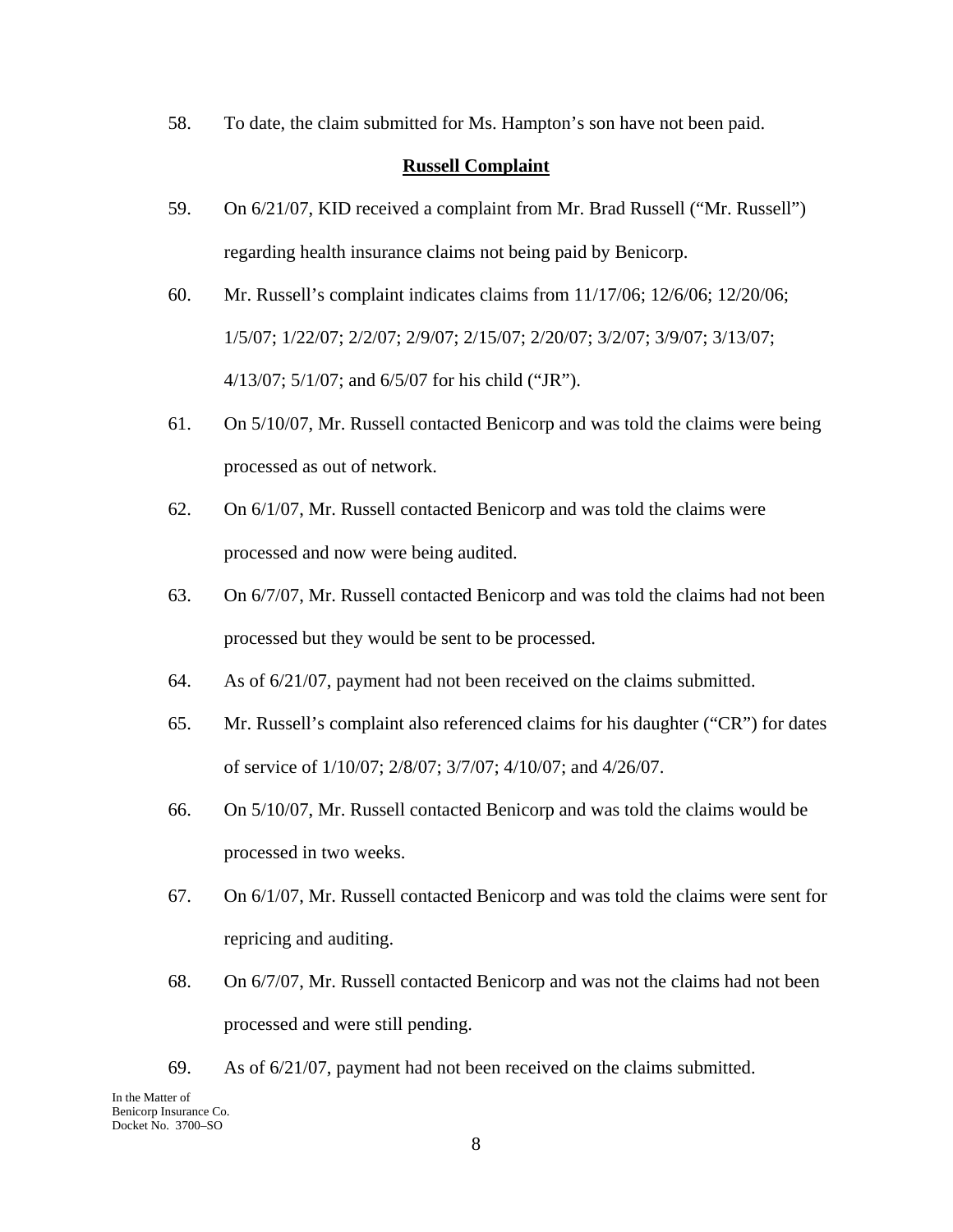- 70. On 6/22/07, Ms. Welch sent an inquiry to Benicorp regarding Mr. Russell's complaint.
- 71. To date, Ms. Welch has not received a response to the inquiry.

#### **Sneed Complaint**

- 72. On 6/21/07, KID received a complaint from Ms. Stacy Sneed ("Ms. Sneed") regarding Benicorp's handling of a claim on behalf of patient, ("LD"), for services rendered by Olathe Medical Center ("OMC") on 11/10/06.
- 73. Ms. Sneed's complaint indicates the claim was submitted as a "clean" claim and no additional information was requested by Benicorp.
- 74. On 2/3/07, OMC received a letter from Benicorp dated 1/26/07 acknowledging receipt of the claim.
- 75. On 4/4/07, Ms. Sneed contacted Benicorp as payment for the claim had not been received.
- 76. Ms. Sneed states she was told the claim had been approved for payment on 2/7/07 but a "system error" prevented them from releasing payment. Ms. Sneed states she was told payment would be received within a week.
- 77. Ms. Sneed states she made five follow-up telephone calls when payment was not received and was told Benicorp was unable to release payment due to a system error, but payment would be sent within a week.
- 78. As of 6/21/07, payment had not been received on the claim submitted.
- 79. On 6/22/07, Ms. Welch sent an inquiry to Benicorp regarding Ms. Sneed's complaint.
- 80. To date, Ms. Welch has not received a response to the inquiry.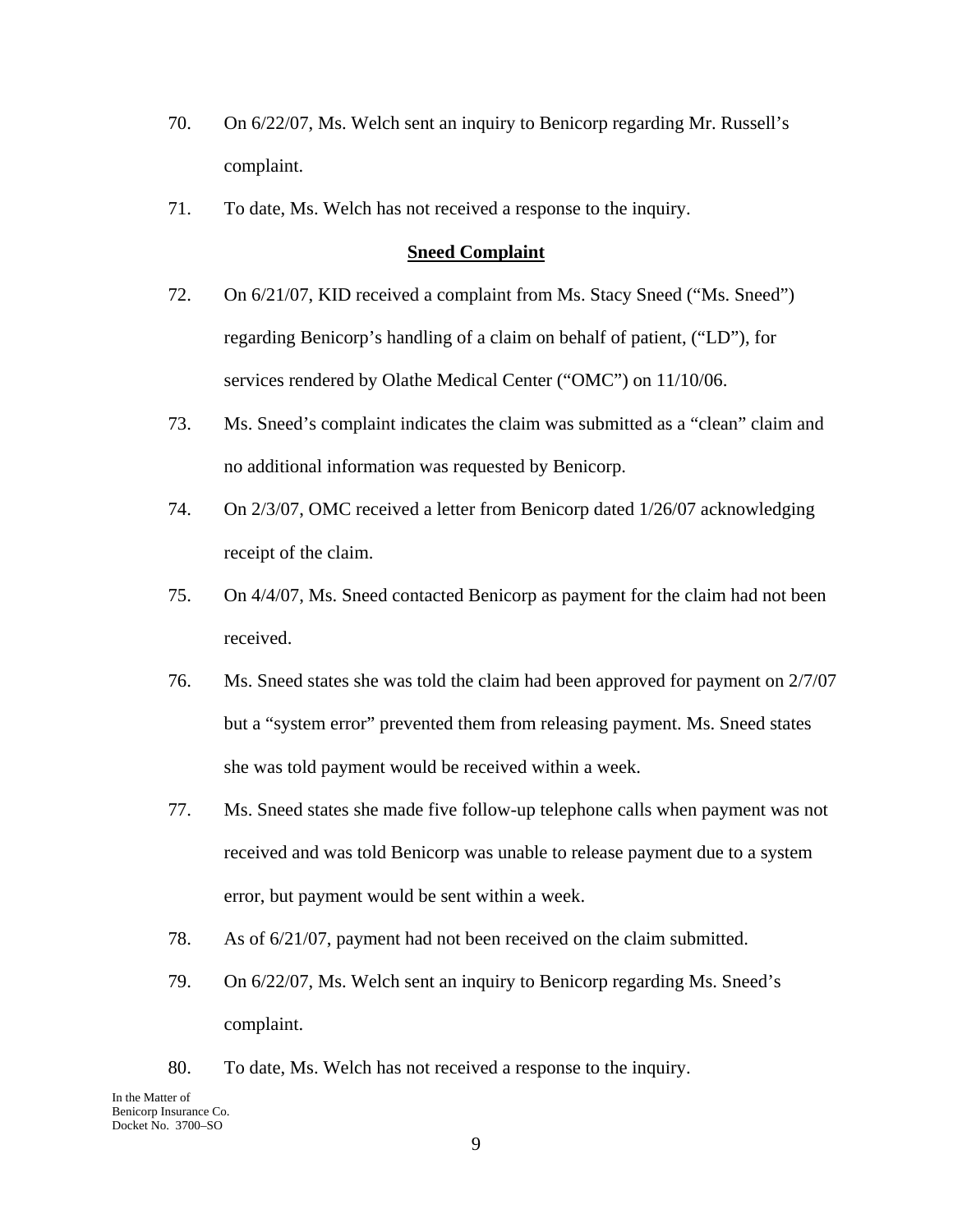81. On 7/23/07, Ms. Welch received an Explanation of Benefits Statement indicating Ms. Sneed's claims had been paid. The Explanation of Benefits Statement did not indicate interest had been paid on the amount of the claims.

#### **Coleman/Robinson Complaint**

- 82. On 6/21/07, KID received a complaint from Ms. Liz Coleman ("Ms. Coleman") of Coleman & Associates on behalf of her clients who "have been having multiple claims issues with Benicorp." Ms. Coleman forwarded her clients complaints to KID.
- 83. On 6/20/07, KID received a complaint from Ms. Elizabeth Robinson ("Ms. Robinson"), a client of Ms. Coleman, regarding "claims that have not been paid by Benicorp."
- 84. Ms. Robinson's complaint states two claims, the first with a date of service of 10/23/06 and a second with a date of service of 10/25/06 were not paid by Benicorp.
- 85. On 3/19/07, Ms. Robinson contacted Benicorp and was told the 10/23/06 claim would be paid on 3/20/07.
- 86. On 5/10/07, Ms. Robinson states the 10/23/06 claim had not been paid at which time she contacted Benicorp which stated the claim would be paid within 10 days.
- 87. On 5/23/07, Ms. Robinson contacted Benicorp as no payment had been made to the provider and was told the claim had been sent to "cut a check" and would be released that day.
- 88. On 6/18/07, Ms. Robinson contacted Benicorp which stated the check had been sent on 6/13/07. As of 6/20/07, no check had been received by the provider.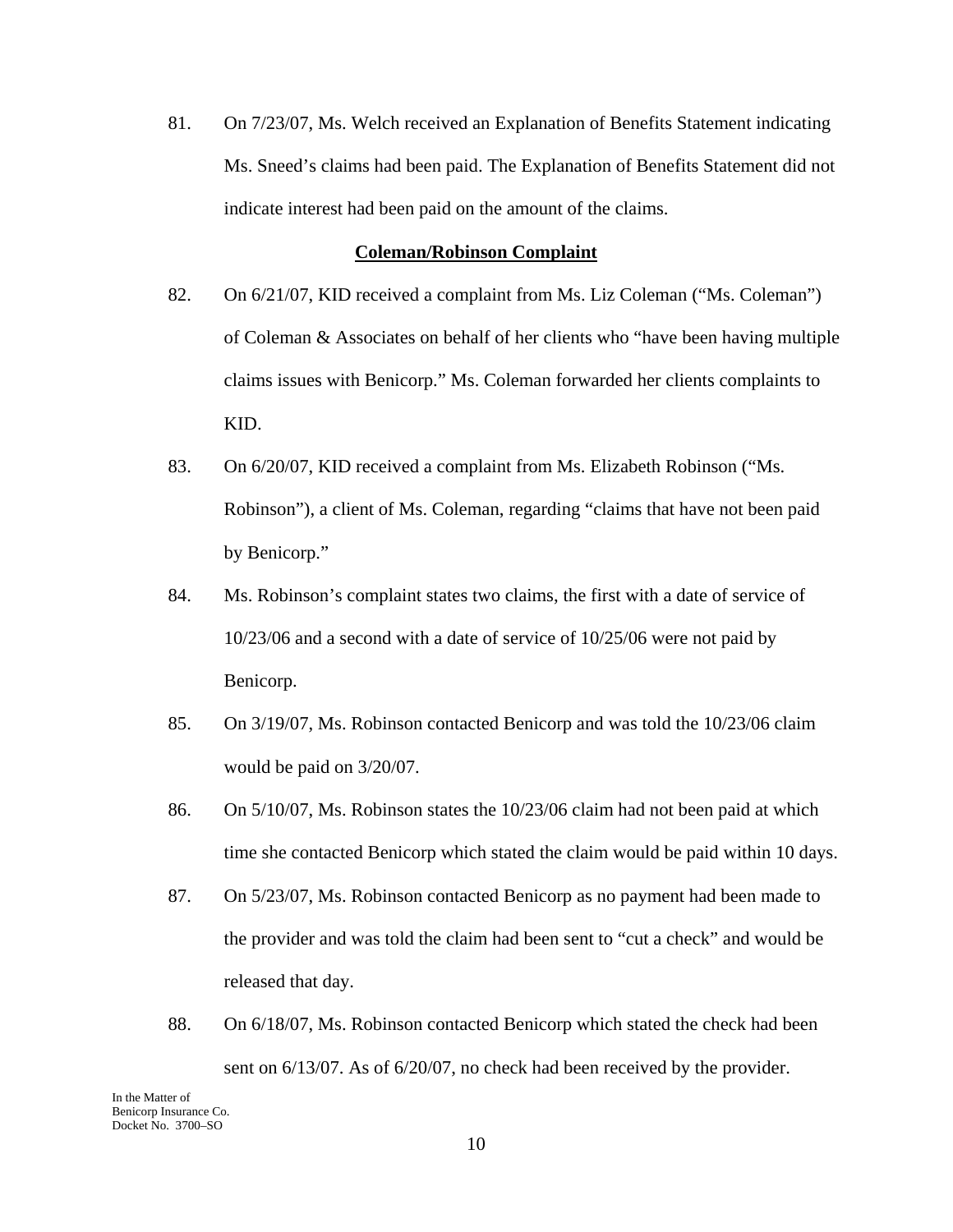- 89. On 3/19/06, Ms. Robinson contacted Benicorp regarding the 10/25/06 claim for \$13,076.36 and was told the claim had been paid for \$3,631.16.
- 90. On 5/2/07, Ms. Robinson contacted Benicorp and was told the claim had been paid by Benicorp.
- 91. On 5/10/07, Ms. Robinson contacted Benicorp and was told the check should be released within 10 days.
- 92. On 5/23/07, Ms. Robinson contacted Benicorp and was told the check would be released that day.
- 93. As of 6/20/07, Ms. Robinson contacted Benicorp and was told they could not give Ms. Robinson a time frame for which the claim would be paid.
- 94. On 6/26/07, Ms. Welch sent an inquiry to Benicorp regarding Ms. Coleman's complaint.
- 95. To date, Ms. Welch had not received a response to the inquiry.

### **Higbie Complaint**

- 96. On 6/22/07, KID received a complaint from Mr. Austin Higbie ("Mr. Higbie") regarding Benicorp's handling of claims.
- 97. Mr. Higbie's complaint states he received services on 2/17/07 and 2/18/07.
- 98. Mr. Higbie states he has made "numerous calls" since early April to Benicorp regarding payment of claims.
- 99. Mr. Higbie states Benicorp continues to state they have had a glitch in their system and that the claims have been processed.
- 100. As of 7/19/07, payment had not been received on the claims submitted.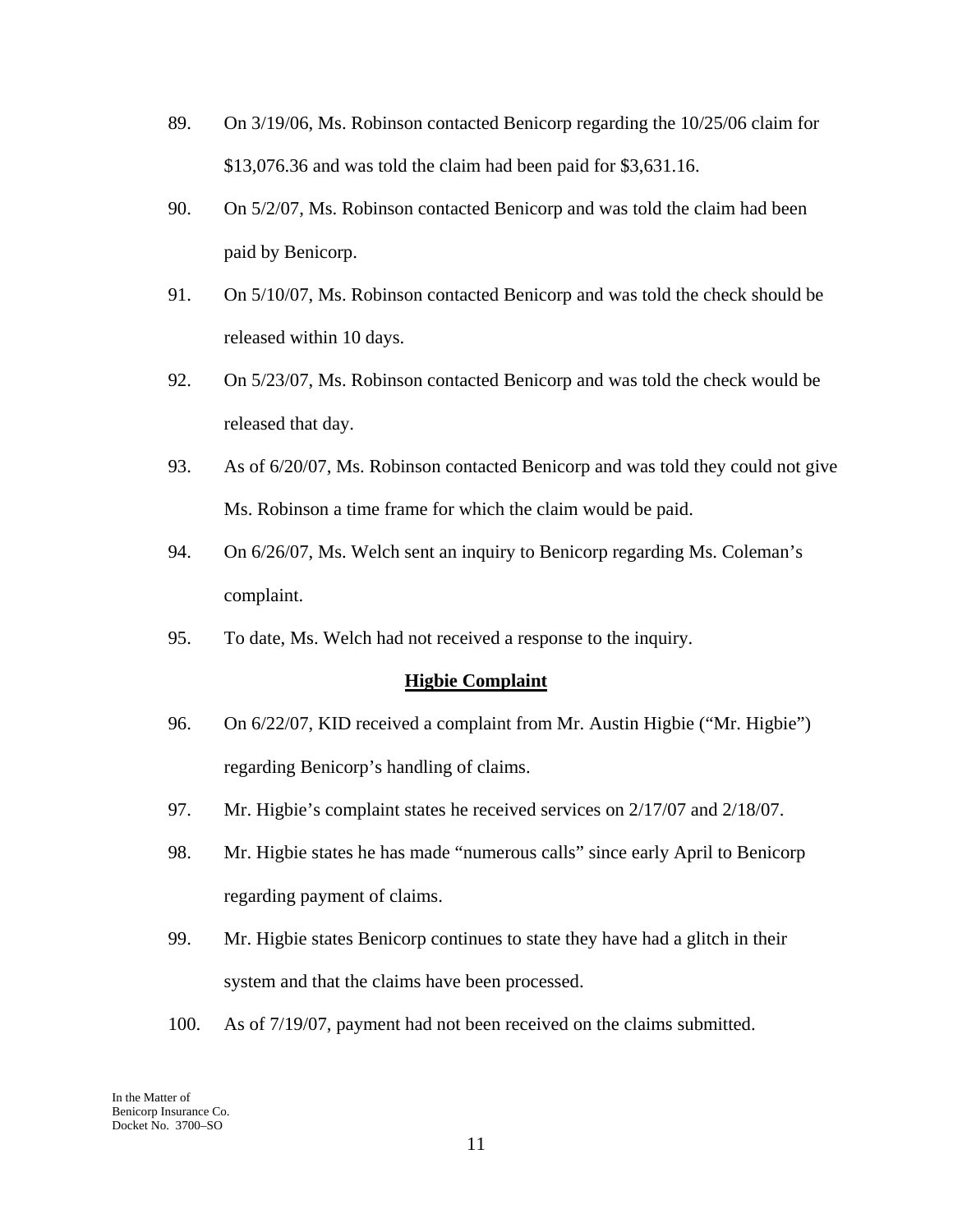- 101. On 6/26/07, Ms. Welch sent an inquiry to Benicorp regarding Mr. Higbie's complaint.
- 102. On 7/23/07, Ms. Welch received notification from Benicorp indicating Mr. Higbie's claims had been processed, but not paid.

#### **Smith Complaint**

- 103. On 6/25/07, KID received a complaint from Ms. Rebecca Smith ("Ms. Smith") of Medical Specialties, P.A. ("Medical Specialties") regarding "difficulties with Benicorp."
- 104. Ms. Smith's complaint alleges Benicorp failed to pay claims and failed to return money that was refunded to Benicorp in error.
- 105. Ms. Smith's complaint included an e-mail from Benicorp Representative Chris Pucci dated 5/4/07 stating a claim submitted for patient, ("RB"), would be paid to the provided and which "should be received in 14 days from the date of this email."
- 106. To date, payment has not been received on the claims submitted.
- 107. On 6/29/07, Ms. Welch sent an inquiry to Benicorp regarding Ms. Smith's Complaint.
- 108. To date, Ms. Welch has not received a response to the inquiry.

#### **Youngers Complaint**

- 109. On 7/5/07, KID received a complaint from Ms. Dawna Youngers ("Ms. Youngers") regarding two outstanding claims with Benicorp.
- 110. Ms. Youngers' complaint states the first claim is for services rendered on 8/29/06.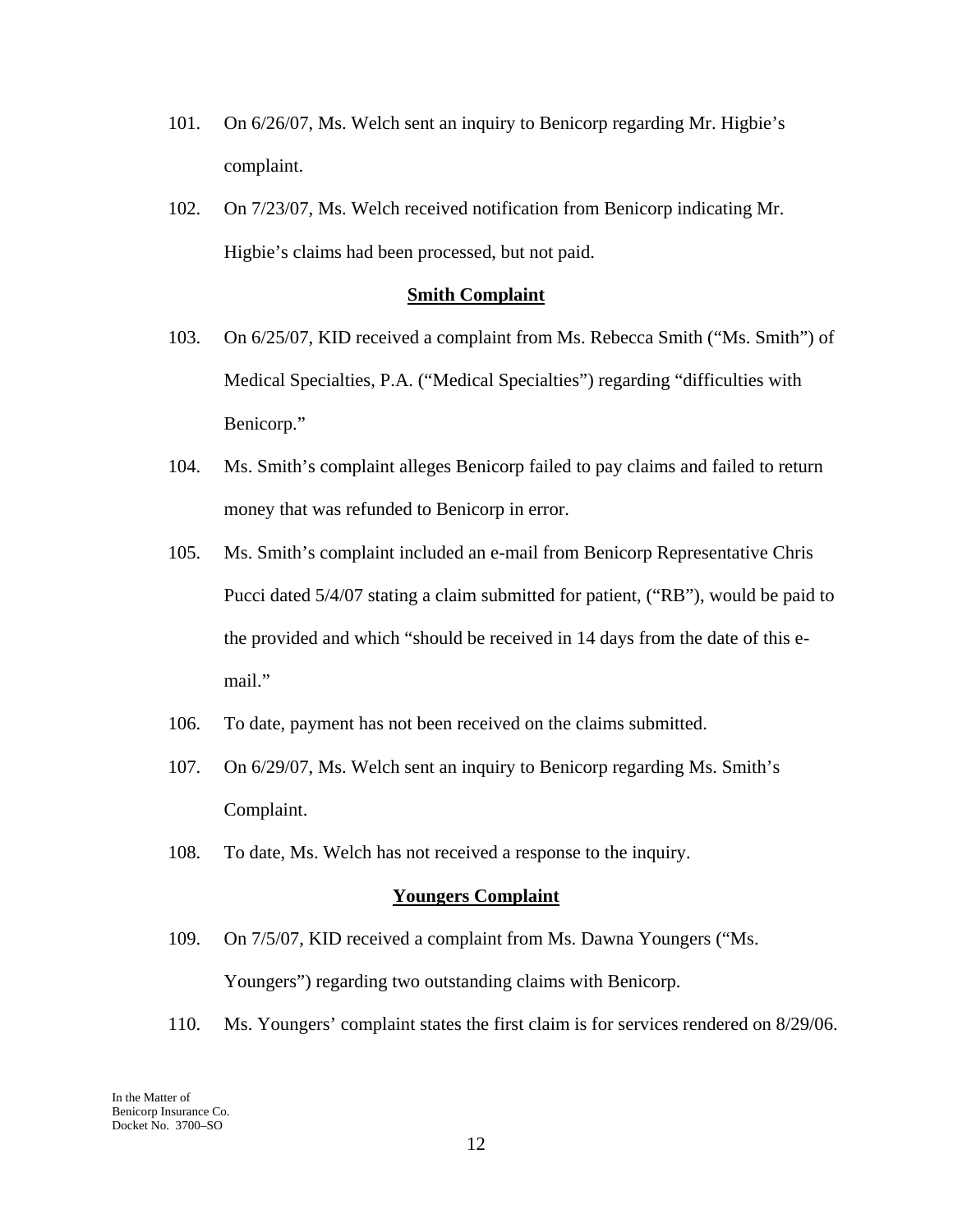- 111. Ms. Youngers' states she contacted Benicorp on 4/23/07, 5/2/07, and 5/17/07 and each was "assured a check had been released and would be issued soon…"
- 112. As of 7/5/07, payment has not been received.
- 113. Ms. Youngers' states the second claim dated 2/20/06 was in the amount of \$80.00 for which Benicorp stated a check was issued on 7/13/06.
- 114. To date the provider has not received a check.
- 115. According to Ms. Youngers' complaint, Benicorp stated the 2006 claims were not paid correctly due to an upgrade in computer equipment and programming.

#### **Bybee Complaint**

- 116. On 5/3/07, KID received a complaint from Ms. Melissa Bybee ("Bybee") regarding Benicorp's handling of claims.
- 117. Ms. Bybee's complaint alleges Benicorp is "very slow to pay." Ms. Bybee's date of service was 10/27/06.
- 118. On 1/31/07, Ms. Bybee contacted Benicorp and was told by Representative Nash the claim was sent for repricing.
- 119. On 4/24/07, Ms. Bybee contacted Benicorp and was told by Representative Terrance the claim was processed on 4/19/07 and the provider would be receiving a check.
- 120. On 5/3/07, Ms. Bybee contacted Benicorp and was told by Representative Austin there was an issue with the tax ID number delaying payment.

#### **Ryals Complaint**

121. On 7/13/07, KID received a complaint from Ms. Kimberly Ryals ("Ms. Ryals")

regarding outstanding claims with Benicorp.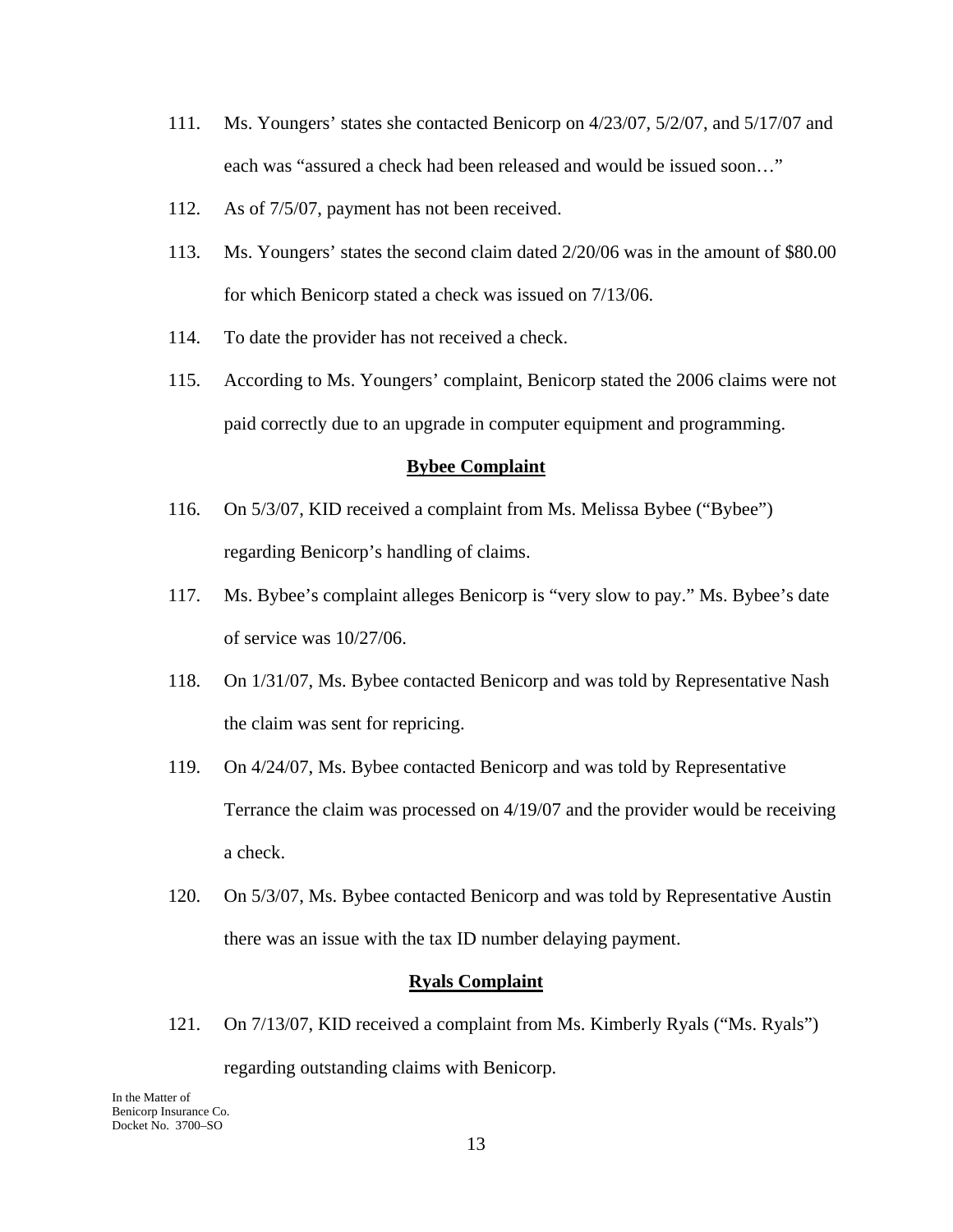- 122. Ms. Ryals' complaint concerns claims submitted for her son ("SR") dated 11/12/06 and 1/5/07; her daughter ("KR") 11/21/06; 12/5/06; and 1/5/06; and her daughter ("AR") 11/21/06.
- 123. Ms. Ryals' states on 4/11/07 she contacted Benicorp and was told the claims would be paid on 4/17/07 at 100%, after co-pay.
- 124. On 5/23/07, Ms. Ryals contacted Benicorp and was told the claims were being forwarded to the Vice President.
- 125. On 6/8/07, Ms. Ryals contacted Benicorp and was told the claims were being audited and being sent to get checks released.
- 126. On 6/18/07, Ms. Ryals contacted Benicorp and was told the 11/21/06 claim for KR had been paid on 6/13/07.
- 127. As of 6/21/07, the provider had not received payment.
- 128. Additionally, Ms. Ryals' complaint indicated claims from another service provider for the dates of 3/19/07 and 5/14/07 have not been paid.
- 129. Finally, on 5/23/07 Ms. Ryals' states a claim for KR on 5/17/06 were being forwarded to the Vice President according to Benicorp.
- 130. On 6/8/07, Ms. Ryals' was told the claim was being sent to auditing and then a check would be released.
- 131. Ms. Ryals' states she received an Explanation of Benefits Statement on 7/12/07 for the 5/17/06 date of service claim but was unsure if the claim had been paid.

#### **Ida Complaint**

132. On 3/1/07, KID received a complaint from Mr. Matt Ida ("Mr. Ida") for lack of claim payments per their contract with Mr. Ida's company, Extrusions, Inc.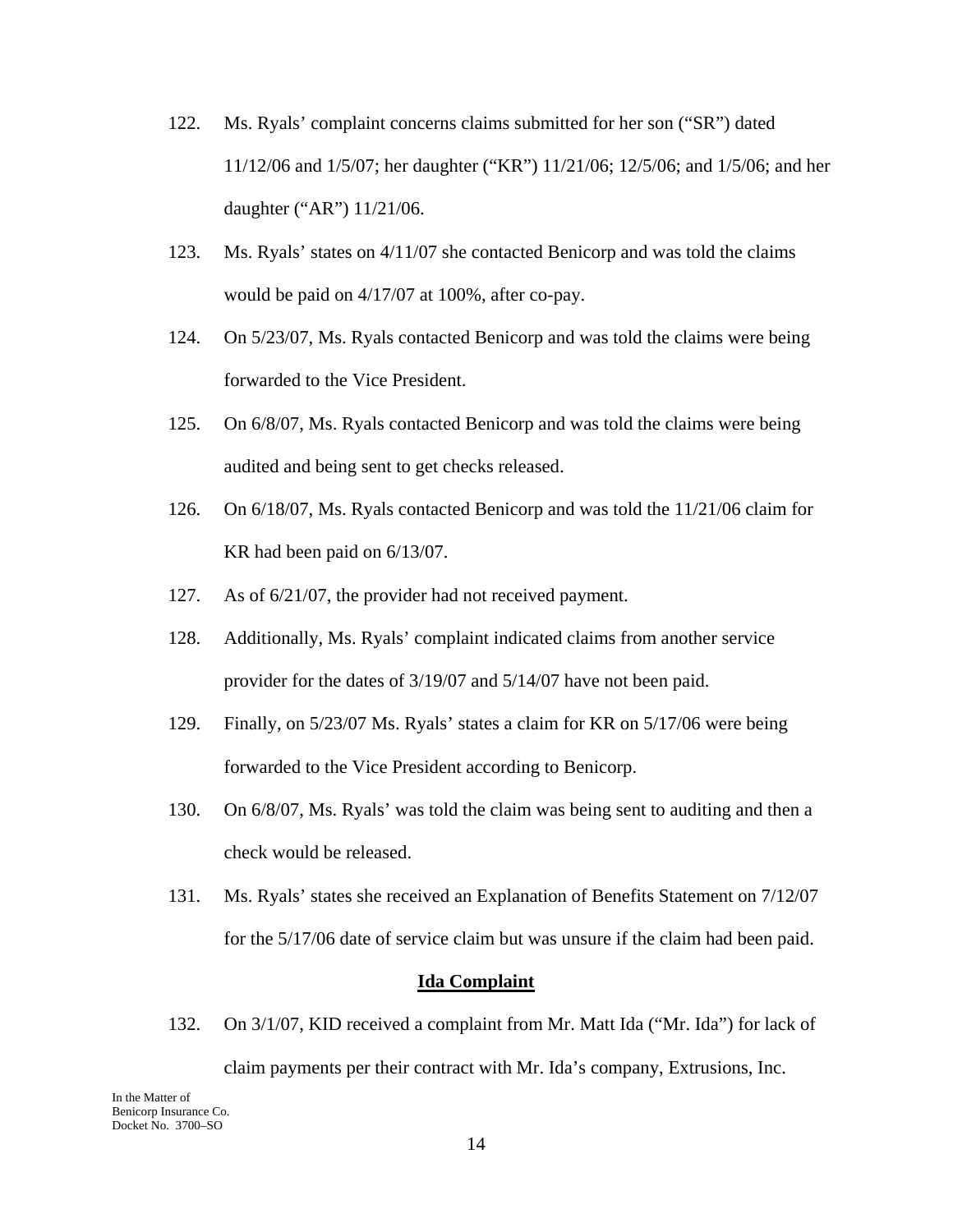- 133. Mr. Ida's complaint alleges Benicorp initially paid claims submitted by an anesthesiologist for his daughter's surgery in July of 2006 but later denied two providers' claims.
- 134. Mr. Ida states he has provided all the information requested by Benicorp and has not received a response aside from Benicorp stating the claims are in appeal.
- 135. Mr. Ida states he has contacted Benicorp "at least ten times" and each time is promised a response but has not received one.
- 136. The claim stems from surgeries required for Mr. Ida's daughter, which Benicorp originally denied.
- 137. On 6/22/07, Ms. Kingston spoke with Ms. Claudia Perney, KID Representative, and stated Benicorp would pay Mr. Ida's claim.
- 138. To date, payment has not been received for Mr. Ida's claim.

### **Ferguson Complaint**

- 139. On 7/19/07, KID received a complaint from Mr. John Ferguson ("Mr. Ferguson") regarding Benicorp's handling of his claim.
- 140. Mr. Ferguson's claim arose out of a hand injury he suffered and the subsequent medical bills incurred as a result thereof.
- 141. Mr. Ferguson's complaint indicates claims submitted for the dates of 3/4/06; 3/5/06; 3/6/06; and 3/8/06 have not been paid by Benicorp.
- 142. On or about 6/19/07, Mr. Ferguson was informed by Benicorp the claims were still processing.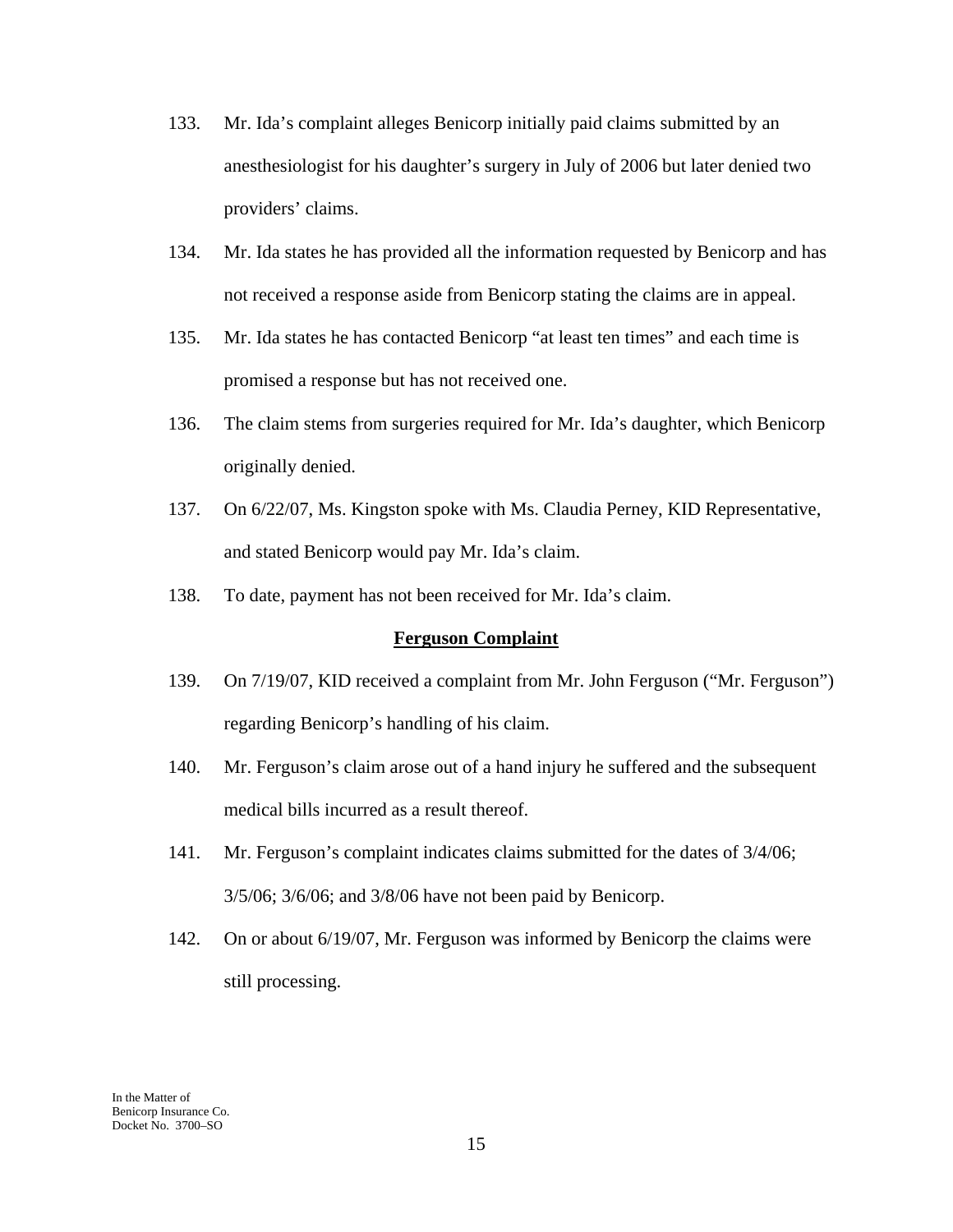# **April 27th Meeting**

- 143. On 4/27/07, Benicorp Executive Vice President & Chief Operating Officer Steven L. Lange ("Mr. Lange") met with KID Consumer Assistance Division Director James J. Welch ("Mr. Welch"), KID Representative Karen Larson ("Ms. Larson"), KID Representative Steve O'Neil ("Mr. O'Neil"), and Ms. Welch.
- 144. During the meeting, Mr. Lange assured the KID representatives that the issues involving Benicorp claims would be resolved by 7/1/07.
- 145. As of 7/1/07, KID continued to receive complaints regarding Benicorp's handling of claims.

## **Applicable Law**

K.S.A. 40-2,125 states, in pertinent part:

- (a) If the commissioner determines after notice and opportunity for a hearing that any person has engaged or is engaged in any act or practice constituting a violation of any provision of Kansas insurance statutes or any rule and regulation or order thereunder, the commissioner may in the exercise of discretion, order any one or more of the following:
	- (2) suspension or revocation of the person's license or certificate if such person knew or reasonably should have known that such person was in violation of the Kansas insurance statutes or any rule and regulation or order thereunder; or

### K.S.A. 2006 Supp. 40-2404 states, in pertinent part:

The following are hereby defined as unfair methods of competition and unfair or deceptive acts or practices in the business of insurance:

- (9) *Unfair claim settlement practices*. It is an unfair claim settlement practice if any of the following or any rules and regulations pertaining thereto are:
	- (A) Committed flagrantly and in conscious disregard of such provisions, or
	- (B) Committed with such frequency as to indicate a general business practice.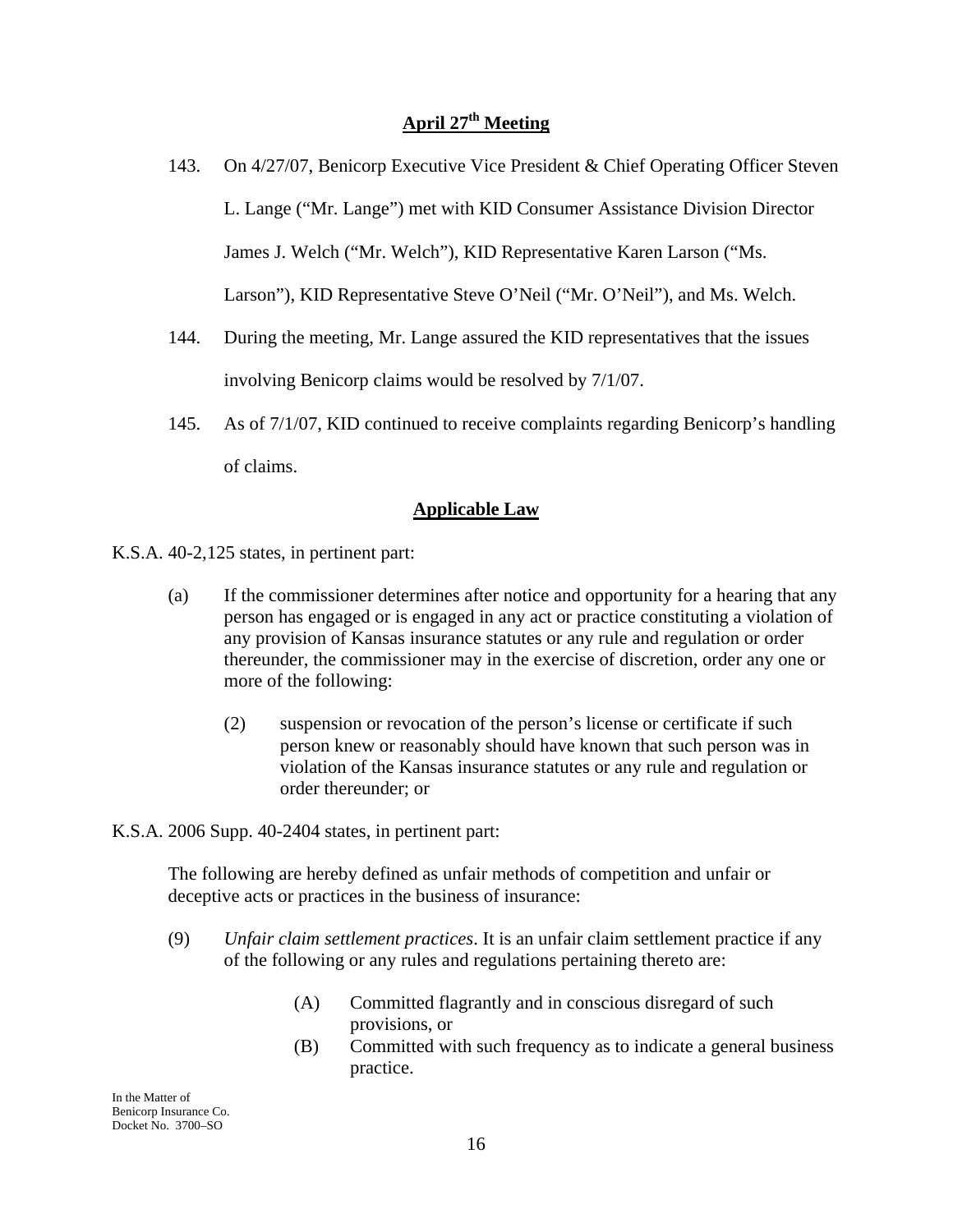- (b) failing to acknowledge and act reasonably promptly upon communications with respect to claims arising under insurance policies;
- (f) not attempting in good faith to effectuate prompt, fair and equitable settlements of claims in which liability has become reasonably clear;

### K.S.A. 40-2407 states, in pertinent part:

- (a) If, after such hearing, the commissioner shall determine that the person charged has engaged in an unfair method of competition or an unfair or deceptive act or practice, the commissioner shall render an order requiring such person to cease and desist in such method of competition, act or practice and if the act or practice is a violation of K.S.A. 40-2404 and amendments thereto, the commissioner may in the exercise of discretion order any one or more of the following:
	- (1) Payment of a monetary penalty of not more than \$1,000 for each and every act or violation, but not to exceed an aggregate penalty of \$10,000, unless the person knew or reasonably should have known such person was in violation of this act, in which case the penalty shall be not more than \$5,000 for each and every act or violation, but not to exceed an aggregate of \$50,000 in any six-month period.
	- (2) Suspension or revocation of the person's license if such person knew or reasonably should have known such person was in violation of this act; or
	- (3) redress of the injury by requiring the refund of any premium paid by, the payment of any moneys withheld from, any consumer and appropriate public notification of the violation. In applying this penalty any requirement for the payment of moneys may include reasonable interest at a rate not to exceed the rate specified in K.S.A. 40-2,126 and amendments thereto, with such interest commencing no earlier than the date the consumer's complaint was received by the commissioner and actual costs incurred by the consumer in effectuating the payment associated directly with the injury.

### K.S.A. 40-2442 states, in pertinent part:

(a) Within 30 days after receipt of any claim, and amendments thereto, any insurer issuing a policy of accident and sickness insurance shall pay a clean claim for reimbursement in accordance with this section or send a written or electronic notice acknowledging receipt and the status of the claim. Such notice shall include the date such claim was received by the insurer and state that: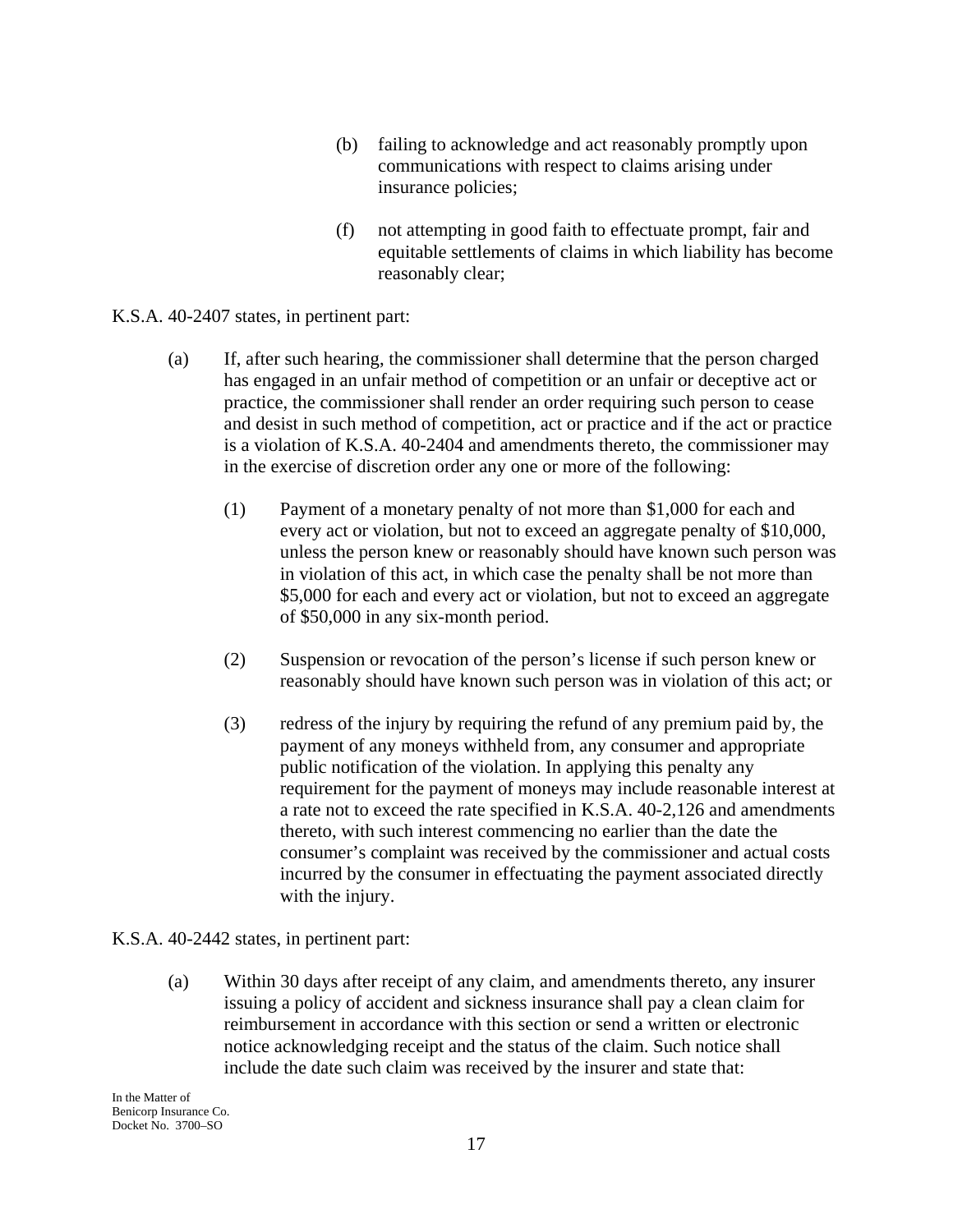- (1) The insurer refuses to reimburse all or part of the claim and specify each reason for denial; or
- (2) Additional information is necessary to determine if all or any part of the claim will be reimbursed and what specific additional information is necessary.
- (b) If any insurer issuing a policy of accident and sickness insurance fails to comply with subsection (a), such insurer shall pay interest at the rate of 1% per month on the amount of the claim that remains unpaid 30 days after the receipt of the claim. The interest paid pursuant to this subsection shall be included in any late reimbursement without requiring the person who filed the original claim to make any additional claim for such interest.
- (c) After receiving a request for additional information, the person claiming reimbursement shall submit all additional information requested by the insurer within 30 days after receipt of the request for additional information. Failure to furnish such additional information within the time required shall not invalidate or reduce the claim if it was not reasonably possible to give such information within such time, provided such proof is furnished as soon as possible as defined (within the time prescribed) in paragraph (7) of subsection (A) of K.S.A. 40-2203, and amendments thereto.
- (d) Within 15 days after receipt of all the requested additional information, an insurer issuing a policy of accident and sickness insurance shall pay a clean claim in accordance with this section or send a written or electronic notice that states:
	- (1) Such insurer refuses to reimburse all or part of the claim; and
	- (2) Specifies each reason for denial. Any insurer issuing a policy of accident and sickness insurance that fails to comply with this subsection shall pay interest on any amount of the claim that remains unpaid at the rate of 1% per month
- (e) Any violation of this act by an insurer issuing a policy of accident and sickness insurance with flagrant and conscious disregard of the provisions of this act or with such frequency as to constitute a general business practice shall be considered a violation of the unfair trade practices act in K.S.A. 40-2401 *et seq*. and amendments thereto.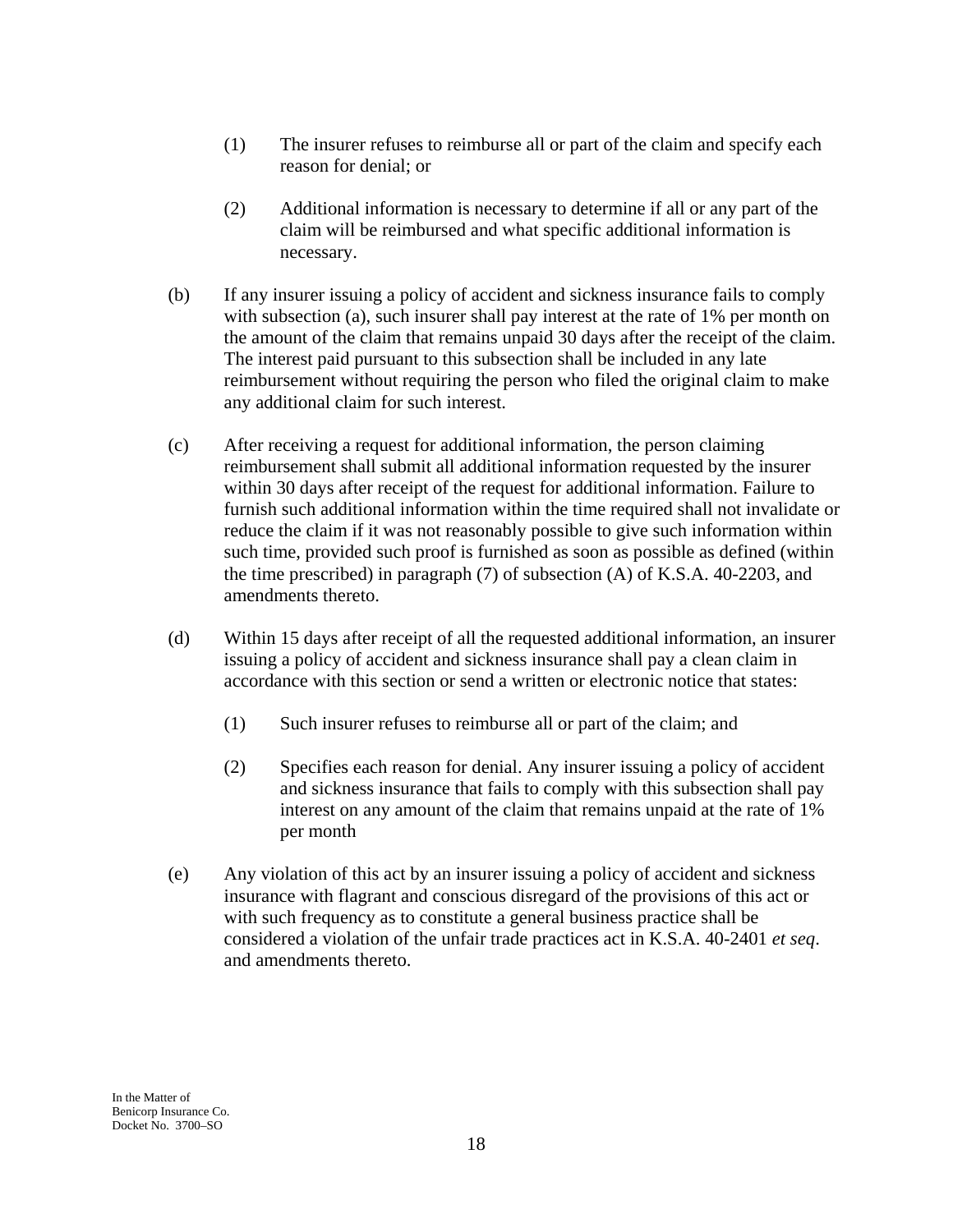K.A.R. 40-1-34 states, in pertinent part:

- Section 6. Failure to Acknowledge Pertinent Communications
	- (A) Every insurer, upon receiving notification of a claim shall, within ten working days, acknowledge the receipt of such notice unless payment is made within such period of time. If an acknowledgement is made by means other than writing, an appropriate notation of such acknowledgement shall be made in the claim file of the insurer and dated.
	- (B) Every insurer, upon receipt of any inquiry from the insurance department respecting a claim shall, within fifteen working days of receipt of such inquiry, furnish the department with an adequate response to the inquiry.
	- (C) An appropriate reply shall be made within ten working days on all other pertinent communications from a claimant which reasonably suggest that a response is excepted.
- Section 7. Standards for Prompt Investigation of Claims

Every insurer shall complete investigation of a claim within thirty days after notification of claim, unless such investigation cannot reasonably be completed within such time.

### Section 8.

(D) Insurers shall not fail to settle first party claims on the basis that responsibility for payment should be assumed by others except as may otherwise be provided by policy provisions.

### **Conclusions of Law**

Based upon the Findings of Fact enumerated in Paragraphs #1 through #134 and the Applicable

### Law stated above, **THE COMMISSIONER FINDS:**

1. The Commissioner has jurisdiction over Benicorp as well as the subject matter of

this proceeding and such proceeding is held in the public interest.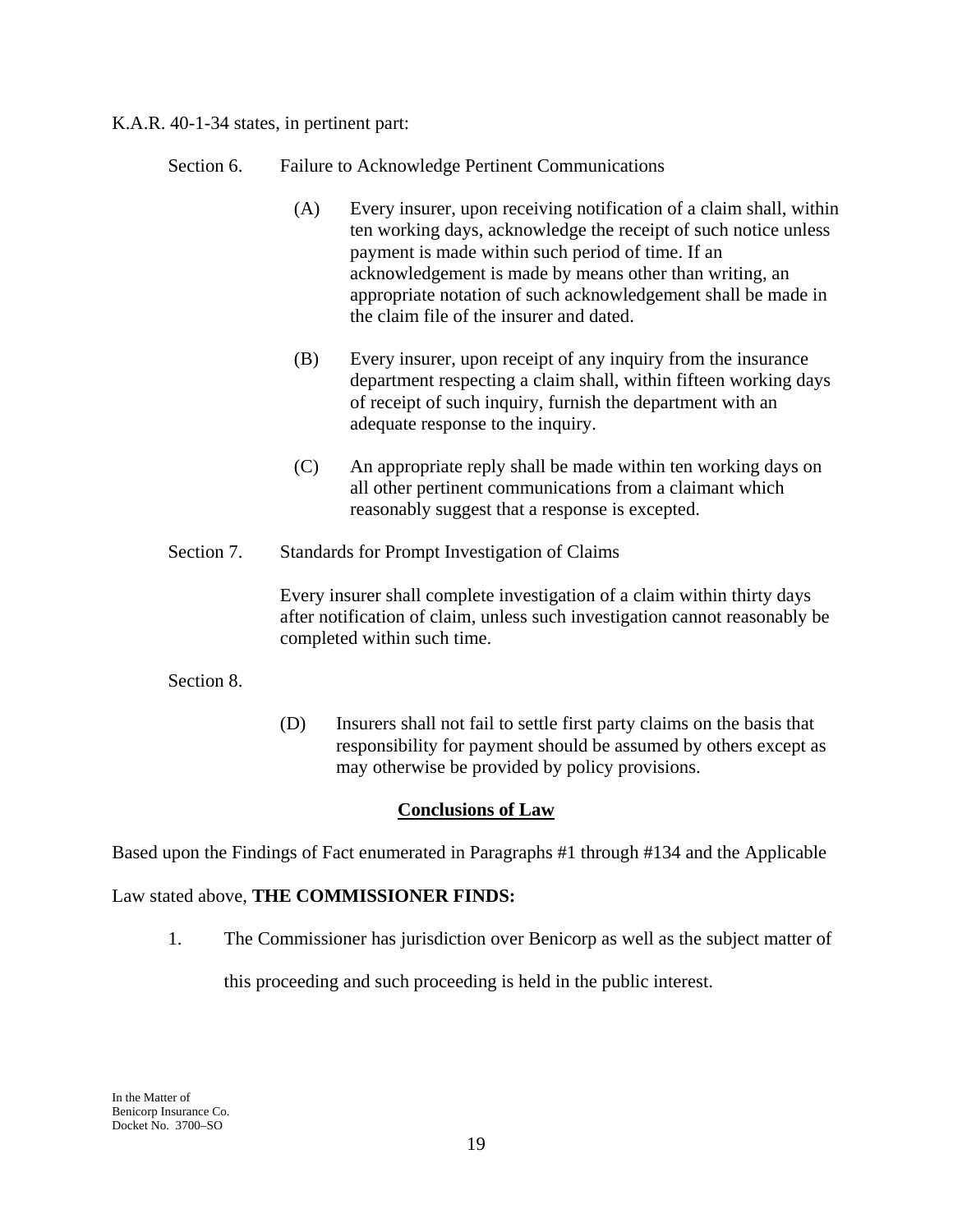- 2. The Commissioner finds that Benicorp failed to pay the claims referenced in Ms. Grimm's complaint within 30 days of receipt of said claims in violation of K.S.A. 40-2442(a).
- 3. The Commissioner finds that Benicorp violated K.S.A. 2006 Supp. 40- 2404(9)(A)(b); K.S.A. 2006 Supp. 40-2404(9)(B)(b); and K.S.A. 2006 Supp. 40- 2404(9)(f) by failing to acknowledge and act reasonably promptly upon communications with respect to claims arising under insurance policies and not attempting in good faith to effectuate prompt, fair, and equitable settlement of claims in which liability has become reasonably clear with respect to Ms. Grimm's claims.
- 4. The Commissioner finds that Benicorp failed to pay the claim referenced in Ms. Echols' complaint within 30 days of receipt of said claims in violation of K.S.A. 40-2442(a).
- 5. The Commissioner finds that Benicorp violated K.S.A. 2006 Supp. 40-2404(9)(f) by not attempting in good faith to effectuate prompt, fair and equitable settlement of claims in which liability had become reasonably clear with respect to the claims referenced in Ms. Echols' complaint.
- 6. The Commissioner finds that Benicorp failed to pay the claim referenced in Ms. Ramsey's complaint within 30 days of receipt of said claims in violation of K.S.A. 40-2442(a).
- 7. The Commissioner finds that Benicorp violated K.S.A. 2006 Supp. 40-2404(9)(f) by not attempting in good faith to effectuate prompt, fair and equitable settlement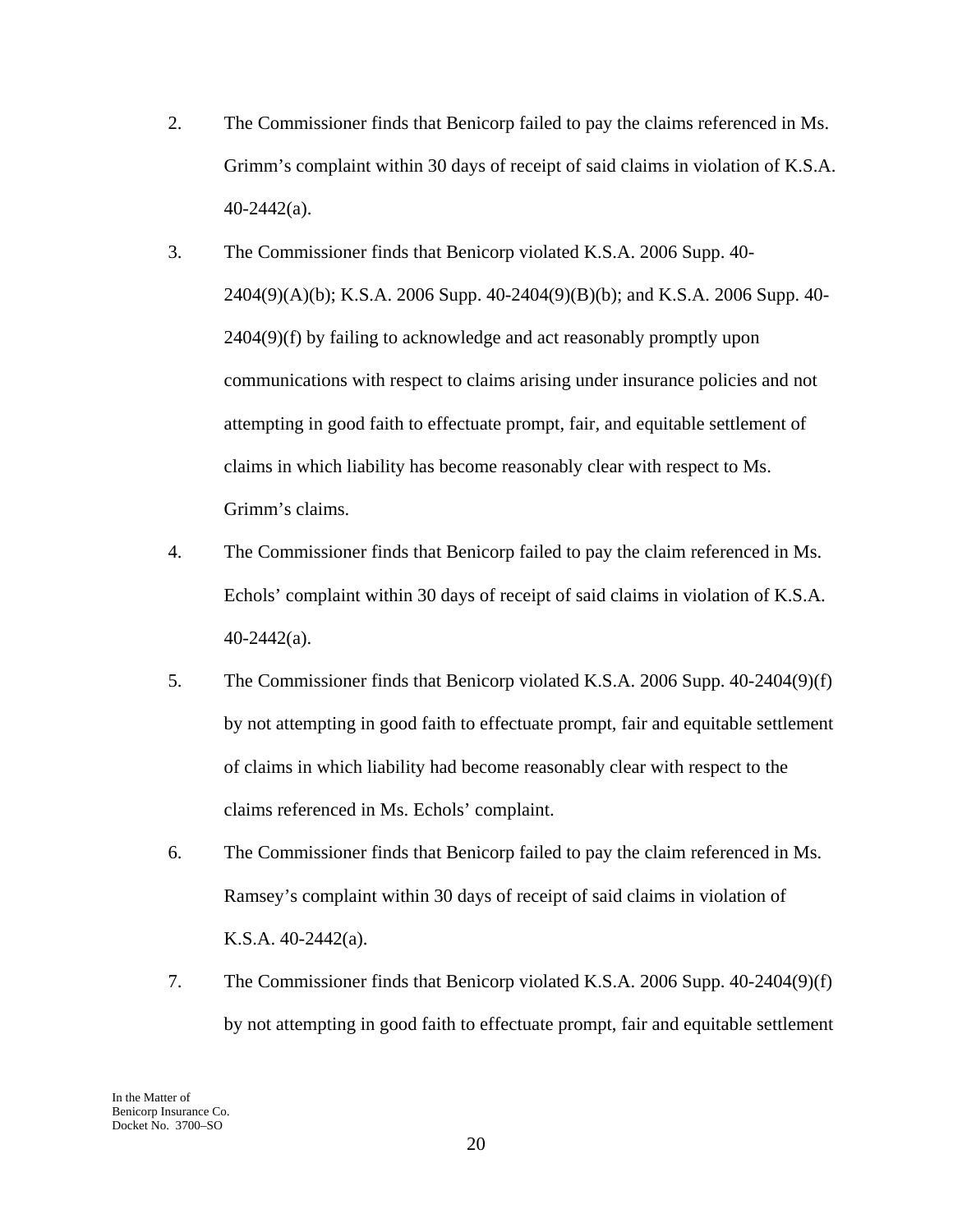of claims in which liability had become reasonably clear with respect to the claims referenced in Ms. Ramsey's complaint.

- 8. The Commissioner finds that Benicorp failed to pay the claims referenced in Mr. Elznic's complaint within 30 days of receipt of said claims in violation of K.S.A. 40-2442(a).
- 9. The Commissioner finds that Benicorp violated K.S.A. 2006 Supp. 40-2404(9)(f) by not attempting in good faith to effectuate prompt, fair and equitable settlement of claims in which liability had become reasonably clear with respect to the claims referenced in Mr. Elznic's complaint.
- 10. The Commissioner finds that Benicorp failed to pay the claims referenced in Ms. Bartlett's complaint within 30 days of receipt of said claims in violation of K.S.A. 40-2442(a).
- 11. The Commissioner finds that Benicorp violated K.S.A. 2006 Supp. 40-2404(9)(f) by not attempting in good faith to effectuate prompt, fair and equitable settlement of claims in which liability had become reasonably clear with respect to the claims referenced in Ms. Bartlett's complaint.
- 12. The Commissioner finds that Benicorp violated K.A.R. 40-1-34, Sec. 8D by requesting Ms. Bartlett submit claims to Beachstreet instead of Benicorp.
- 13. The Commissioner finds that Benicorp failed to pay the claims referenced in Ms. Hampton's complaint within 30 days of receipt of said claims in violation of K.S.A. 40-2442(a).
- 14. The Commissioner finds that Benicorp violated K.S.A. 2006 Supp. 40-2404(9)(f) by not attempting in good faith to effectuate prompt, fair and equitable settlement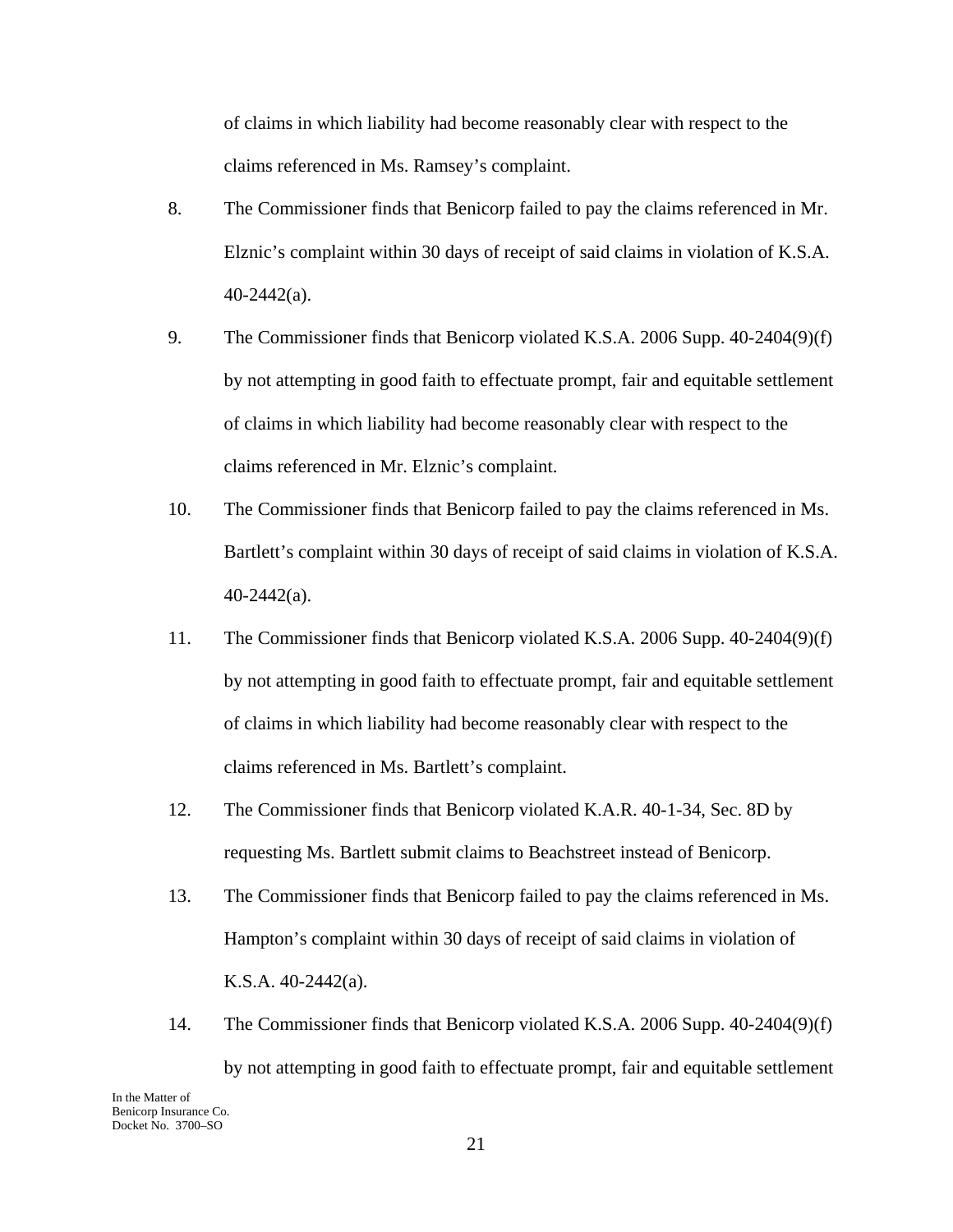of claims in which liability had become reasonably clear with respect to the claims referenced in Ms. Hampton's complaint.

- 15. The Commissioner finds that Benicorp failed to pay the claims referenced in Mr. Russell's complaint within 30 days of receipt of said claims in violation of K.S.A. 40-2442(a).
- 16. The Commissioner finds that Benicorp violated K.S.A. 2006 Supp. 40-2404(9)(f) by not attempting in good faith to effectuate prompt, fair and equitable settlement of claims in which liability had become reasonably clear with respect to the claims referenced in Mr. Russell's complaint.
- 17. The Commissioner finds that Benicorp violated K.A.R. 40-1-34 Sec. 6B by failing to respond to Ms. Welch's inquiry within fifteen working days of receipt of such inquiry with respect to Ms. Russell's complaint.
- 18. The Commissioner finds that Benicorp failed to pay the claim referenced in Ms. Sneed's complaint within 30 days of receipt of said claim in violation of K.S.A. 40-2442(a).
- 19. The Commissioner finds that Benicorp violated K.S.A. 2006 Supp. 40-2404(9)(f) by not attempting in good faith to effectuate prompt, fair and equitable settlement of claims in which liability had become reasonably clear with respect to the claim referenced in Ms. Sneed's complaint.
- 20. The Commissioner finds that Benicorp violated K.A.R. 40-1-34 Sec. 6B by failing to respond to Ms. Welch's inquiry within fifteen working days of receipt of such inquiry with respect to Ms. Sneed's complaint.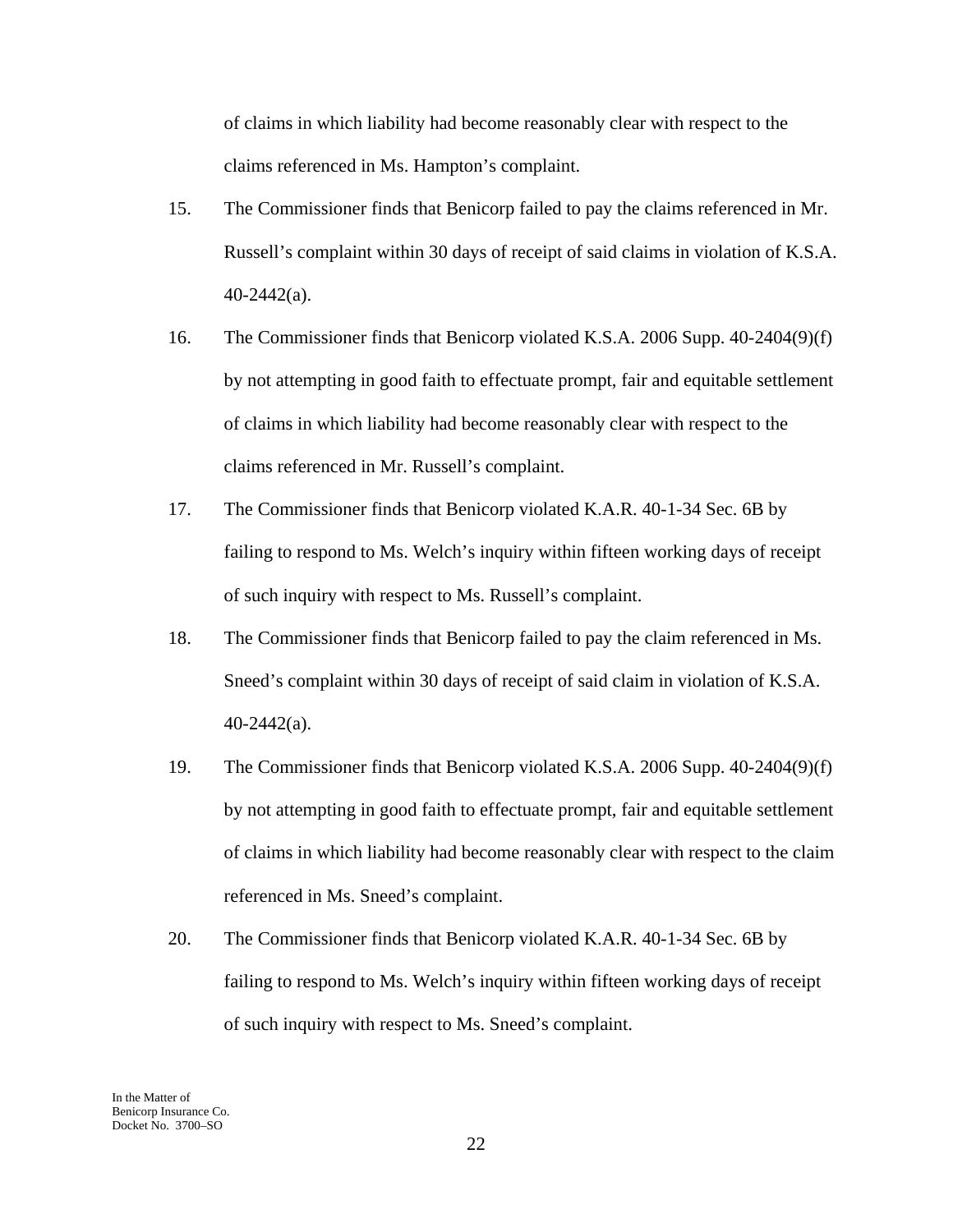- 21. The Commissioner finds that Benicorp failed to pay the claims referenced in Ms. Robinson's complaint within 30 days of receipt of said claim in violation of K.S.A. 40-2442(a).
- 22. The Commissioner finds that Benicorp violated K.S.A. 2006 Supp. 40-2404(9)(f) by not attempting in good faith to effectuate prompt, fair and equitable settlement of claims in which liability had become reasonably clear with respect to the claim referenced in Ms. Robinson's complaint.
- 23. The Commissioner finds that Benicorp violated K.A.R. 40-1-34 Sec. 6B by failing to respond to Ms. Welch's inquiry within fifteen working days of receipt of such inquiry with respect to Ms. Robinson's complaint.
- 24. The Commissioner finds that Benicorp failed to pay the claims referenced in Mr. Higbie's complaint within 30 days of receipt of said claims in violation of K.S.A. 40-2442(a).
- 25. The Commissioner finds that Benicorp violated K.S.A. 2006 Supp. 40-2404(9)(f) by not attempting in good faith to effectuate prompt, fair and equitable settlement of claims in which liability had become reasonably clear with respect to the claim referenced in Mr. Higbie's complaint.
- 26. The Commissioner finds that Benicorp violated K.A.R. 40-1-34 Sec. 6B by failing to respond to Ms. Welch's inquiry within fifteen working days of receipt of such inquiry with respect to Mr. Higbie's complaint.
- 27. The Commissioner finds that Benicorp failed to pay the claims referenced in Ms. Smith's complaint within 30 days of receipt of said claims in violation of K.S.A.

In the Matter of Benicorp Insurance Co. Docket No. 3700–SO

 $40 - 2442$ (a).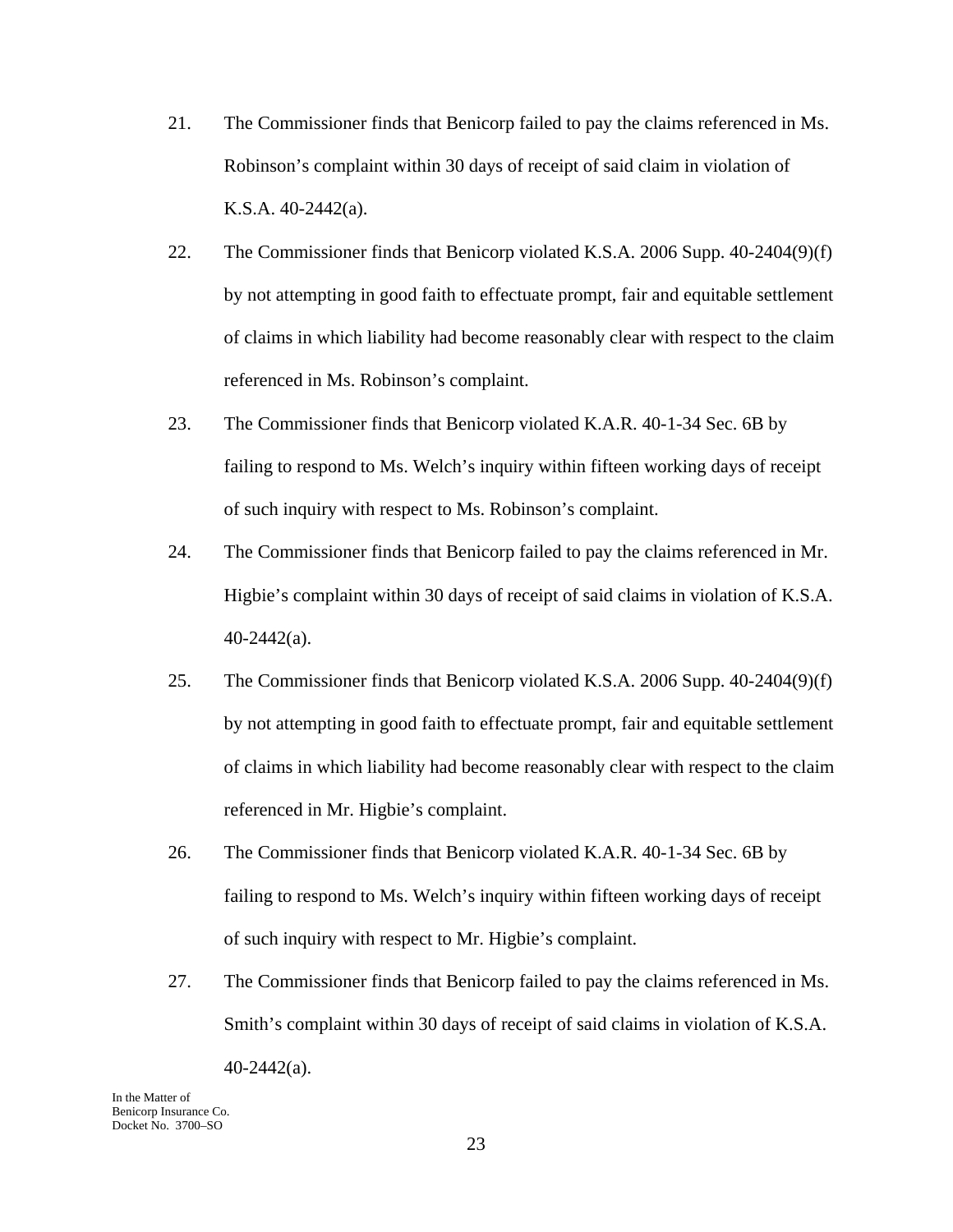- 28. The Commissioner finds that Benicorp violated K.S.A. 2006 Supp. 40-2404(9)(f) by not attempting in good faith to effectuate prompt, fair and equitable settlement of claims in which liability had become reasonably clear with respect to the claims referenced in Ms. Smith's complaint.
- 29. The Commissioner finds that Benicorp failed to pay the claims referenced in Ms. Youngers' complaint within 30 days of receipt of said claims in violation of K.S.A. 40-2442(a).
- 30. The Commissioner finds that Benicorp violated K.S.A. 2006 Supp. 40-2404(9)(f) by not attempting in good faith to effectuate prompt, fair and equitable settlement of claims in which liability had become reasonably clear with respect to the claims referenced in Ms. Youngers' complaint.
- 31. The Commissioner finds that Benicorp failed to pay the claim referenced in Ms. Bybee's complaint within 30 days of receipt of said claims in violation of K.S.A. 40-2442(a).
- 32. The Commissioner finds that Benicorp violated K.S.A. 2006 Supp. 40-2404(9)(f) by not attempting in good faith to effectuate prompt, fair and equitable settlement of claims in which liability had become reasonably clear with respect to the claim referenced in Ms. Bybee's complaint.
- 33. The Commissioner finds that Benicorp failed to pay the claim referenced in Ms. Ryals' complaint within 30 days of receipt of said claims in violation of K.S.A. 40-2442(a).
- 34. The Commissioner finds that Benicorp violated K.S.A. 2006 Supp. 40-2404(9)(f) by not attempting in good faith to effectuate prompt, fair and equitable settlement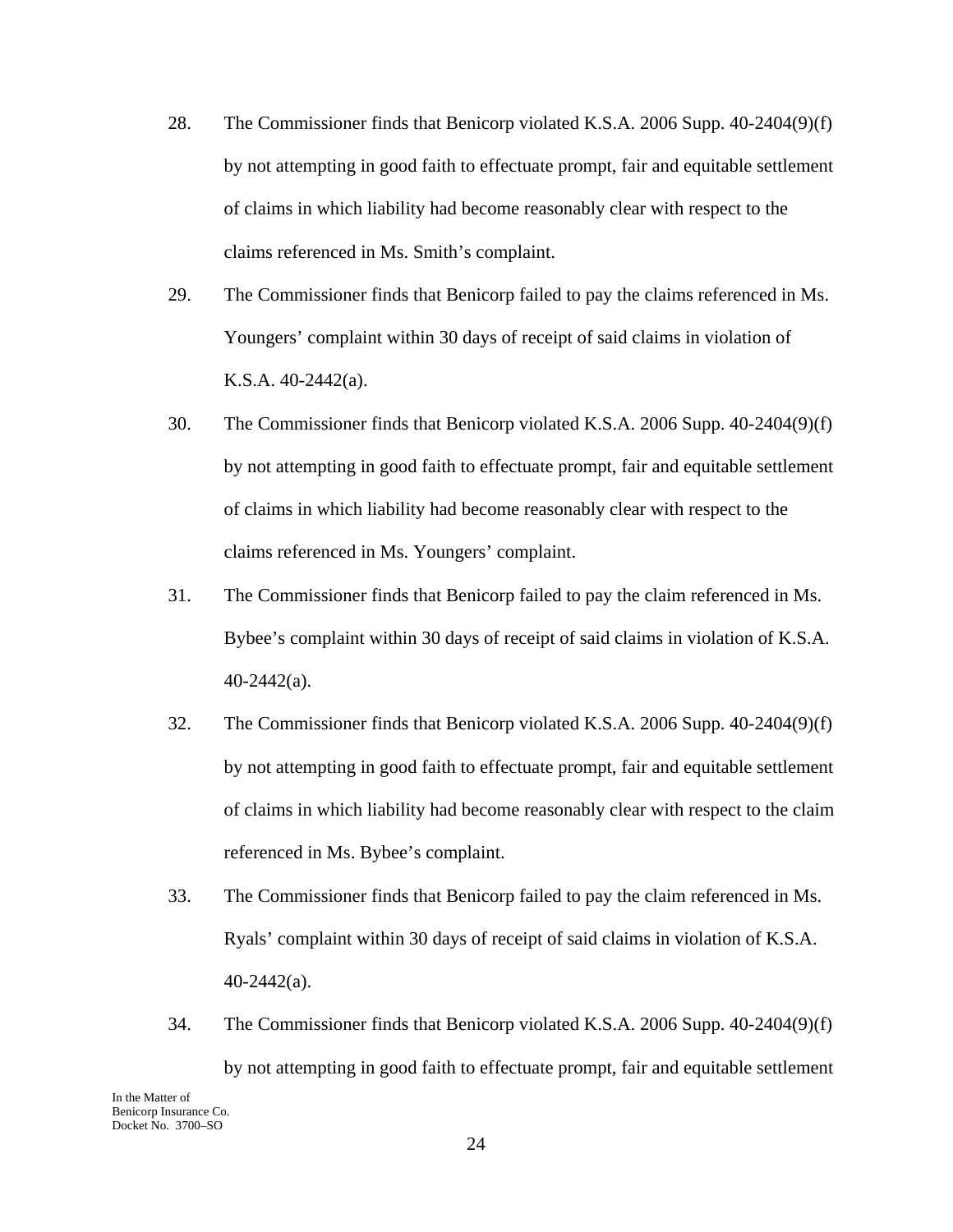of claims in which liability had become reasonably clear with respect to the claims referenced in Ms. Ryals' complaint.

- 35. The Commissioner finds that Benicorp violated K.A.R. 40-1-34 Sec. 7 by failing to complete investigation of a claim within thirty days after notification of the claims with respect to the claims referenced in Ms. Ryals' complaint.
- 36. The Commissioner finds that Benicorp violated K.S.A. 2006 Supp. 40-2404(9)(f) by not attempting in good faith to effectuate prompt, fair and equitable settlement of claims in which liability had become reasonably clear with respect to the claims referenced in Mr. Ida's complaint.
- 37. The Commissioner finds that Benicorp failed to pay the claims referenced in Mr. Ferguson's complaint within 30 days of receipt of said claims in violation of K.S.A. 40-2442(a).
- 38. The Commissioner finds that Benicorp violated K.S.A. 2006 Supp. 40-2404(9)(f) by not attempting in good faith to effectuate prompt, fair and equitable settlement of claims in which liability had become reasonably clear with respect to the claims referenced in Mr. Ferguson's complaint.
- 39. Based on the facts and circumstances set forth herein, it appears that the use of summary proceedings in this matter are appropriate, in accordance with the provisions set forth in K.S.A. 77-537(a), in that the use of summary proceedings does not violate any provision of the law and the protection of the public interest does not require KID to give notice and opportunity to participate to persons other than Benicorp.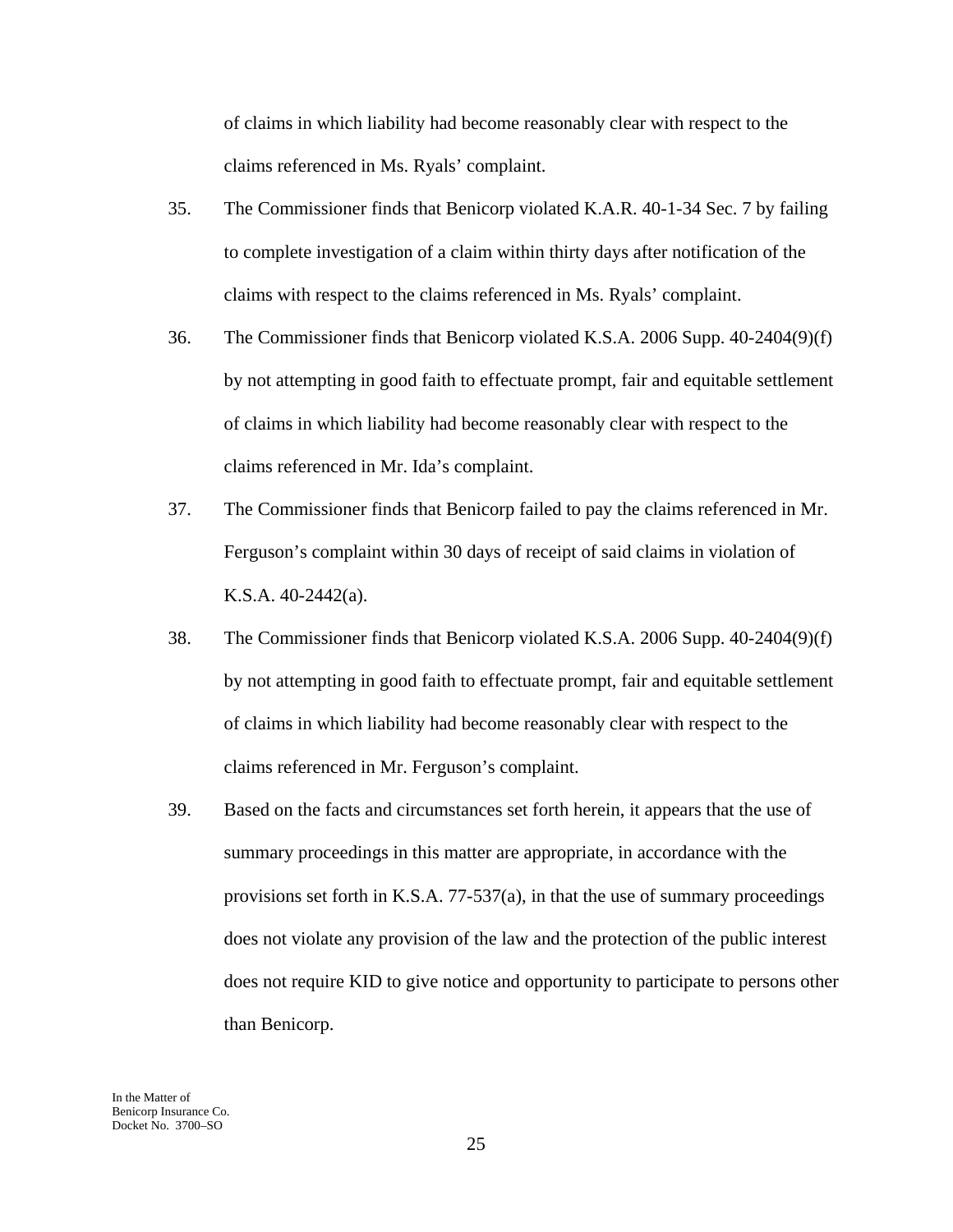### **IT IS THEREFORE ORDERED BY THE COMMISSIONER OF INSURANCE THAT** the

Certificate of Authority of Benicorp is hereby **SUSPENDED** pursuant to K.S.A. 40-2,125(a)(2) for the above-stated violations of the Kansas insurance statutes and Kansas insurance regulations.

**IT IS FURTHER ORDERED** that Benicorp shall redress the injuries of the above-named complainants by the payment of any and all claim moneys withheld from all claims due and payable including, but not limited to, the claims referenced above in the Findings of Fact pursuant to K.S.A. 40-2407(a)(3).

**IT IS FURTHER ORDERED** that Benicorp shall pay a monetary penalty in the amount of [\$], due and payable to the Kansas Insurance Department for the above-stated violations of Kansas insurance statutes and Kansas insurance regulations.

## **NOTICE OF RIGHT TO HEARING OR APPEAL**

 Benicorp Insurance Company ("Benicorp") is entitled to a hearing pursuant to K.S.A. 77- 537, the Kansas Administrative Procedure Act. If Benicorp desires a hearing, it must file a written request for a hearing with:

 John W. Campbell, General Counsel Kansas Insurance Department 420 S.W.  $9^{th}$  Street Topeka, Kansas 66612

 This request must be filed within fifteen (15) days from the date of service of this Order. If Benicorp requests a hearing, the Kansas Insurance Department will notify Benicorp of the time and place of the hearing and information on the procedures, right of representation, and other rights of parties relating to the conduct of the hearing, before commencement of the same.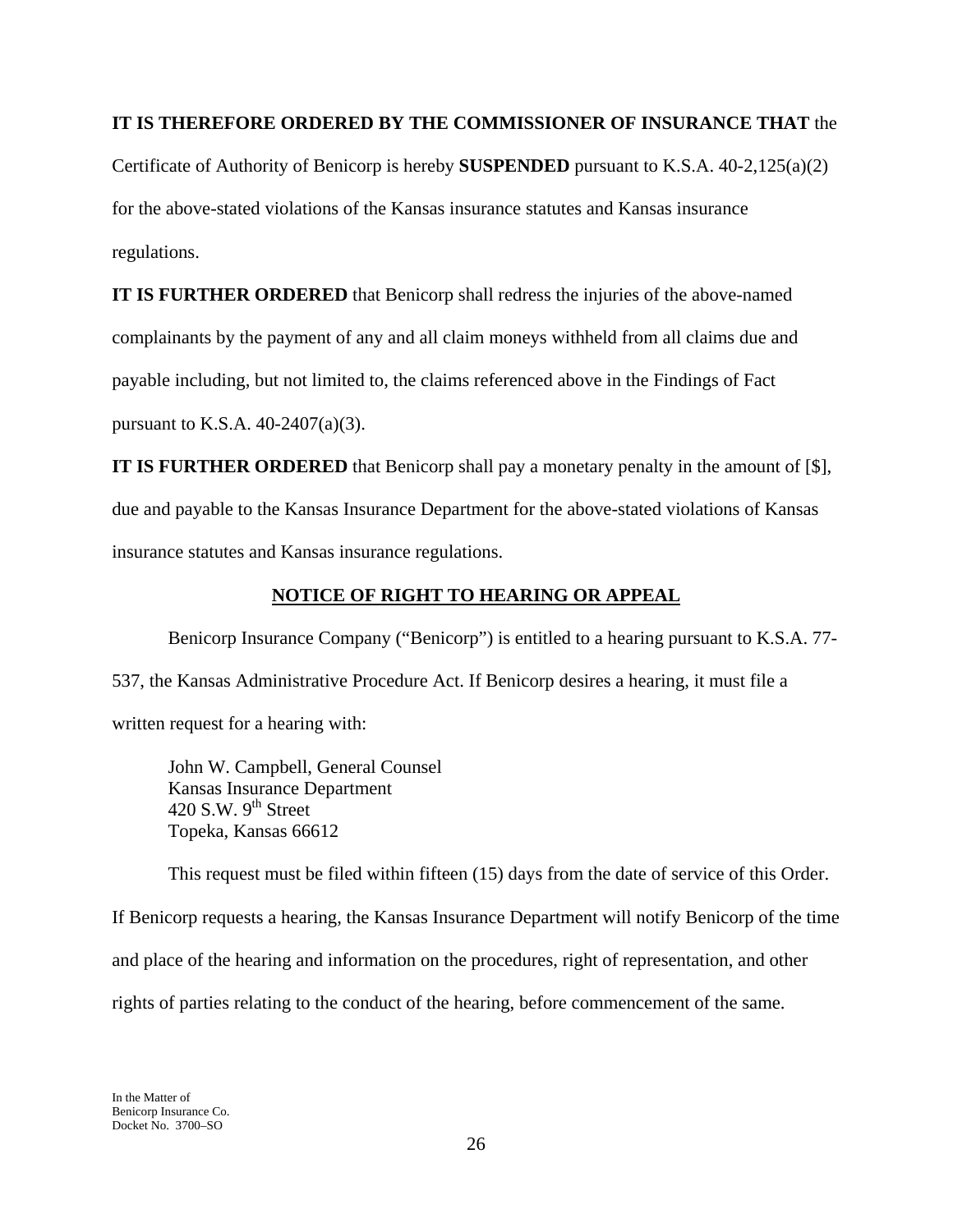If a hearing is not requested in the time and manner stated above, this Order shall become

effective as a Final Order upon the expiration of time for requesting a hearing, pursuant to

K.S.A. 77-613. In the event Benicorp files a petition for judicial review, pursuant to K.S.A. 77-

613(e), the agency officer to be served on behalf of the Kansas Insurance Department is:

 John W. Campbell, General Counsel Kansas Insurance Department 420 S.W.  $9<sup>th</sup>$  Street Topeka, Kansas 66612

# **IT IS SO ORDERED THIS \_\_2nd\_\_\_ DAY OF \_\_\_AUGUST\_\_, 2007, IN THE CITY OF TOPEKA, COUNTY OF SHAWNEE, STATE OF KANSAS.**



\_/S/ Sandy Praeger\_\_\_\_\_\_\_\_\_\_\_\_\_\_ Sandy Praeger Commissioner of Insurance

 $\angle$ s/ John W. Campbell $\angle$  John W. Campbell General Counsel

Submitted and Approved By:

\_/s/ Zachary J.C. Anshutz\_\_\_\_\_\_\_\_\_\_\_\_\_ Zachary J.C. Anshutz Staff Attorney